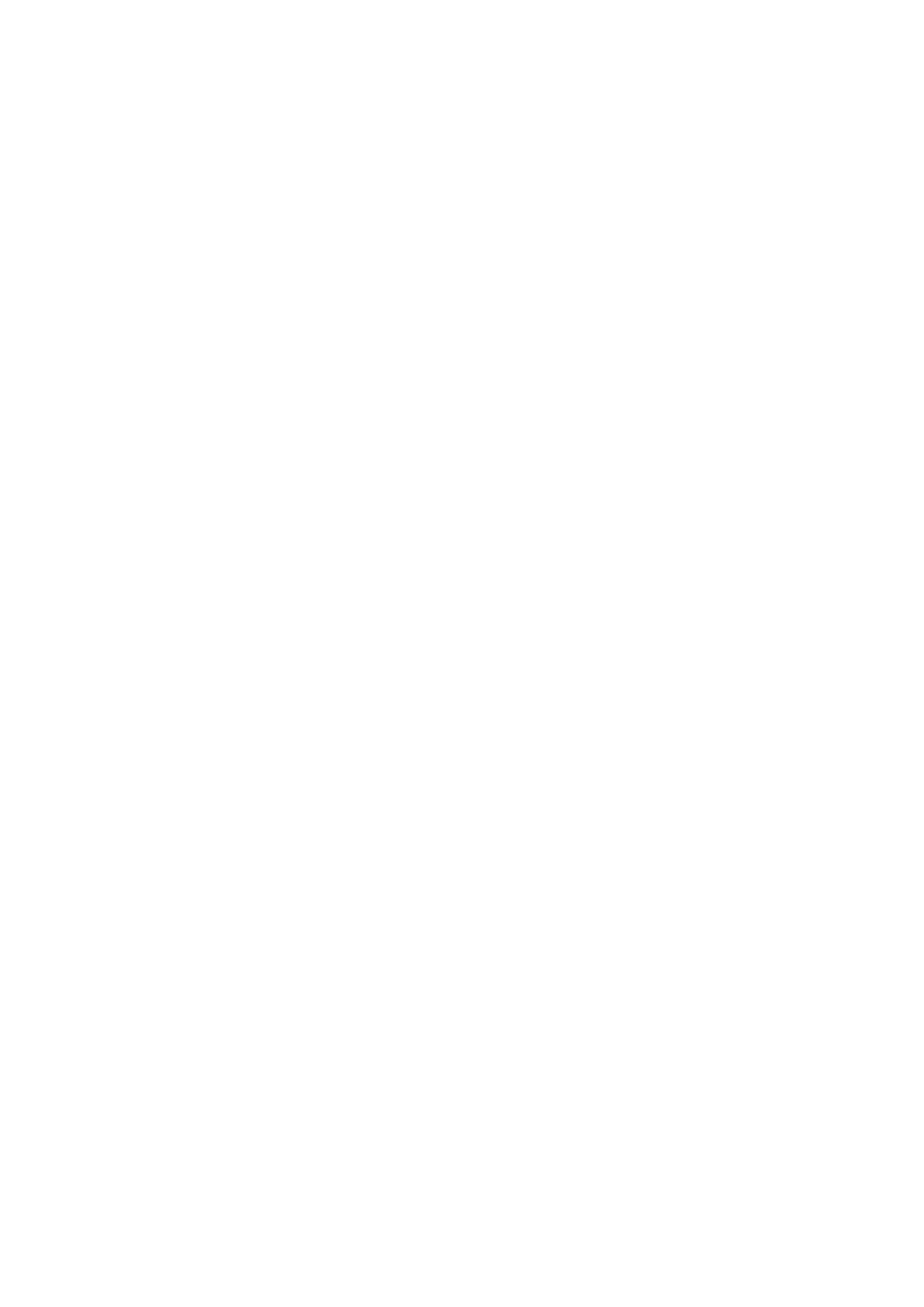## **EUROPEAN UNIVERSITY INSTITUTE MAX WEBER PROGRAMME**

*Eight Degrees of Separation*

PAOLO PIN

EUI Working Paper MWP No. 2008/44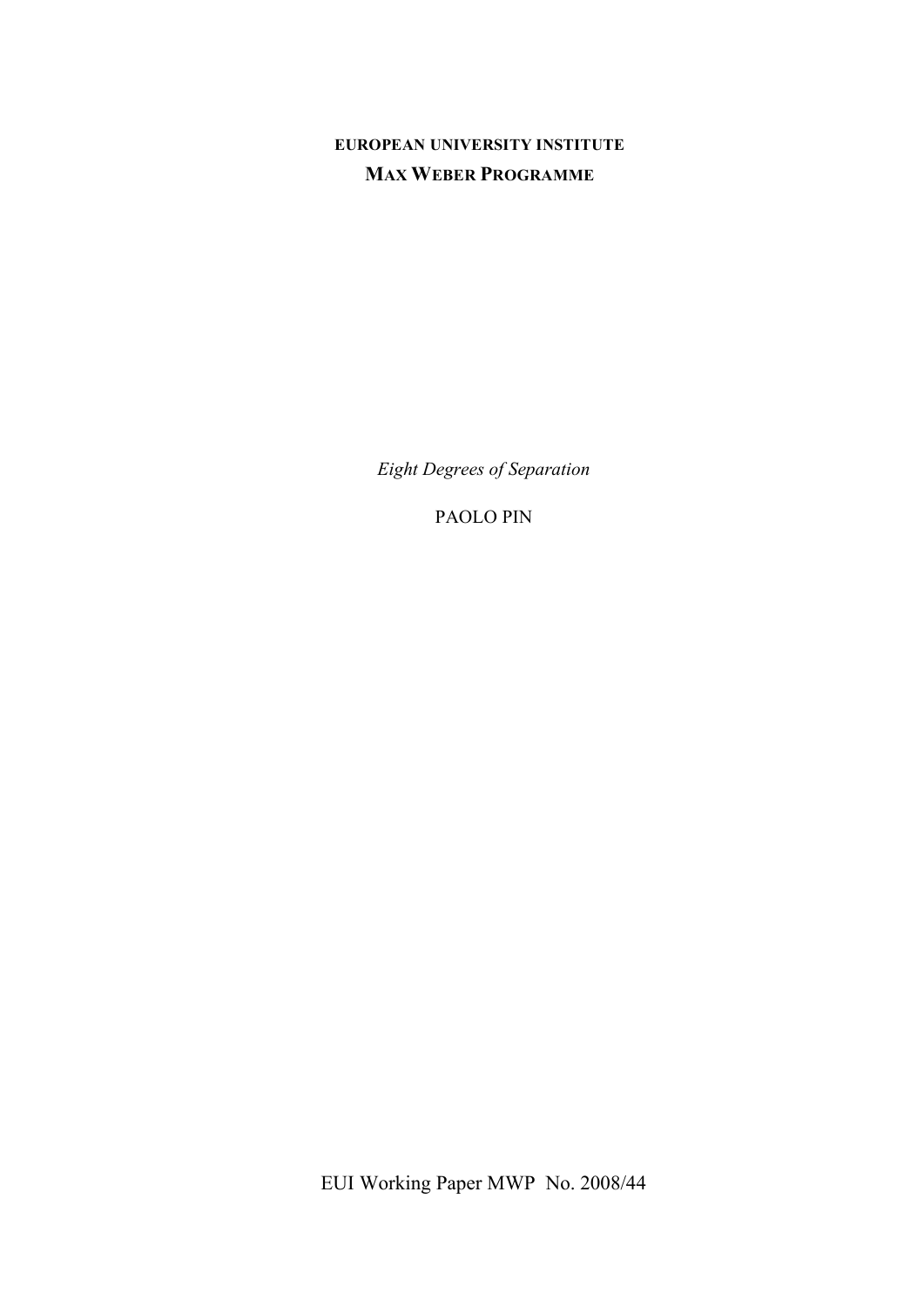This text may be downloaded for personal research purposes only. Any additional reproduction for other purposes, whether in hard copy or electronically, requires the consent of the author(s), editor(s). If cited or quoted, reference should be made to the full name of the author(s), editor(s), the title, the working paper or other series, the year, and the publisher.

The author(s)/editor(s) should inform the Max Weber Programme of the EUI if the paper is to be published elsewhere, and should also assume responsibility for any consequent obligation(s).

ISSN 1830-7728

© 2008 Paolo Pin

Printed in Italy European University Institute Badia Fiesolana I – 50014 San Domenico di Fiesole (FI) Italy

> http://www.eui.eu/ http://cadmus.eui.eu/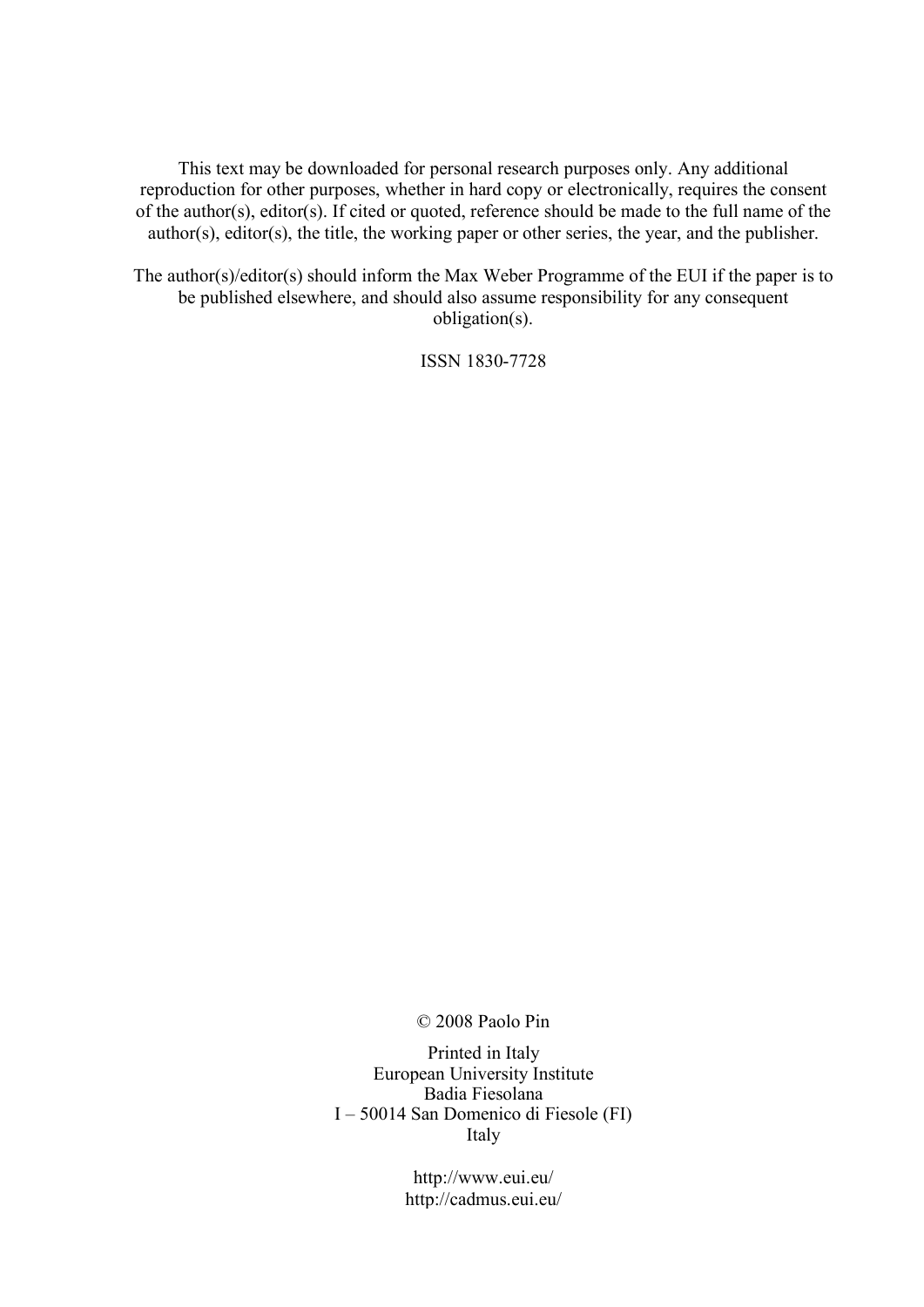## **Abstract**

We present a network formation game whose equilibria are undirected networks. Every connected couple contributes to the aggregate payoff by a fixed quantity, and the outcome is split between players according to the Myerson value allocation rule. This setup shows a wide multiplicity of non-empty equilibria, all of them connected. We show that the efficient equilibria of the game are either the empty network, or a network whose diameter does not exceed the threshold of 8 (i.e. there are no two nodes with distance greater than 8).

## **Keywords**

Network formation, Myerson value.

### **JEL classification numbers**: D85.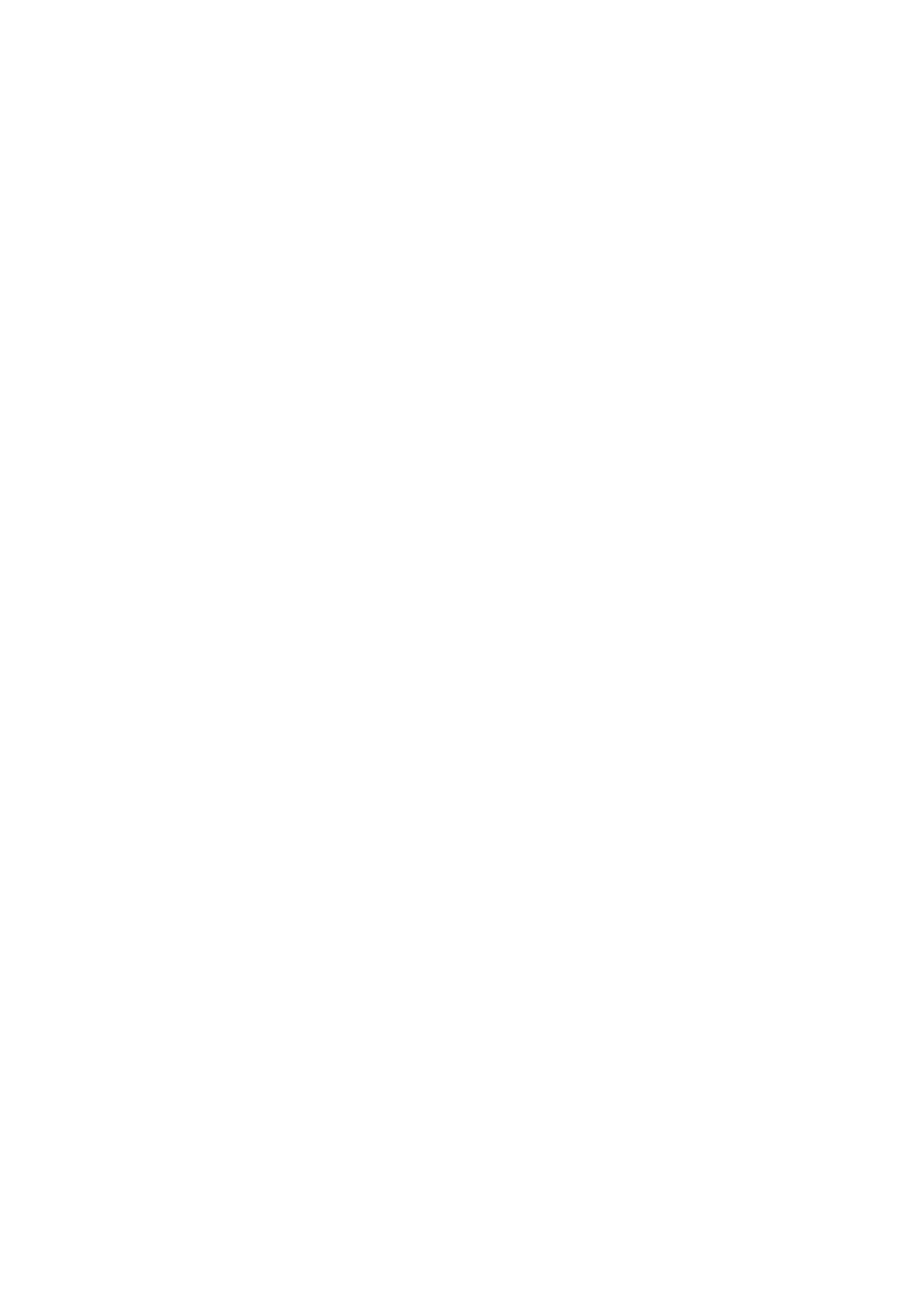## Eight degrees of separation

Paolo Pin<sup>∗</sup>

## 1 Introduction

Network models are a good approximation of many social and economic environments, where a node is an economic agent and a link between two nodes is the possibility for both of them to communicate, exchange goods or collaborate. Applications range from the most intuitive networks of human relations, such as friendship and cooperation, to diplomatic, trade or research agreements between countries or firms. These kinds of relations might be concisely described as environments where agents optimize the gain from connections and intermediations, with the trade–off of a cost for maintaining their links (see Jackson  $(2006)$ ) or Vega–Redondo (2007) for a survey of all the applications in the literature).

The statistical properties of social networks have been tested in the last decade, the random graph model of Erdös and Rènyi (1960) being the benchmark model. The present work will consider the small world property.<sup>1</sup> We define the distance between two nodes as the length of the shortest path between them (infinity if they are not connected), and the diameter of the network as the maximum distance over all possible couples. A growing network will obey the small world effect if, as the number of its nodes increases, its diameter grows less than than the logarithm of the number of nodes (which is the asymptotic limit in a random graph). The property was defined small world by Watts (1999); it dates however back to popular folklore (e.g. every U.S. citizen is at five handshakes from the President), dramas<sup>2</sup>, and to a famous experiment conducted by sociologist Milgram (1967). The small world property does not appear only in social networks but also in natural and human–made physical structures.

Models of network formation have been proposed since the late 90s in two separated research fields. Game–theoretic models of network formation, from the pioneering paper of Jackson and Wolinsky (1996), address a classical economics problem. A network can be thought of as the result of all its nodes solving the following optimization problem: on the one hand they seek for a

<sup>∗</sup>Max Weber Programme, European University Institute, Via Delle Fontanelle 10, 50014 San Domenico di Fiesole (FI), Italy

<sup>1</sup>Newman (2003) and Jackson and Rogers (2007) illustrate other peculiar properties of social networks.

<sup>&</sup>lt;sup>2</sup>The play Six degrees of separation, by Guare (1990), became also a Hollywood movie.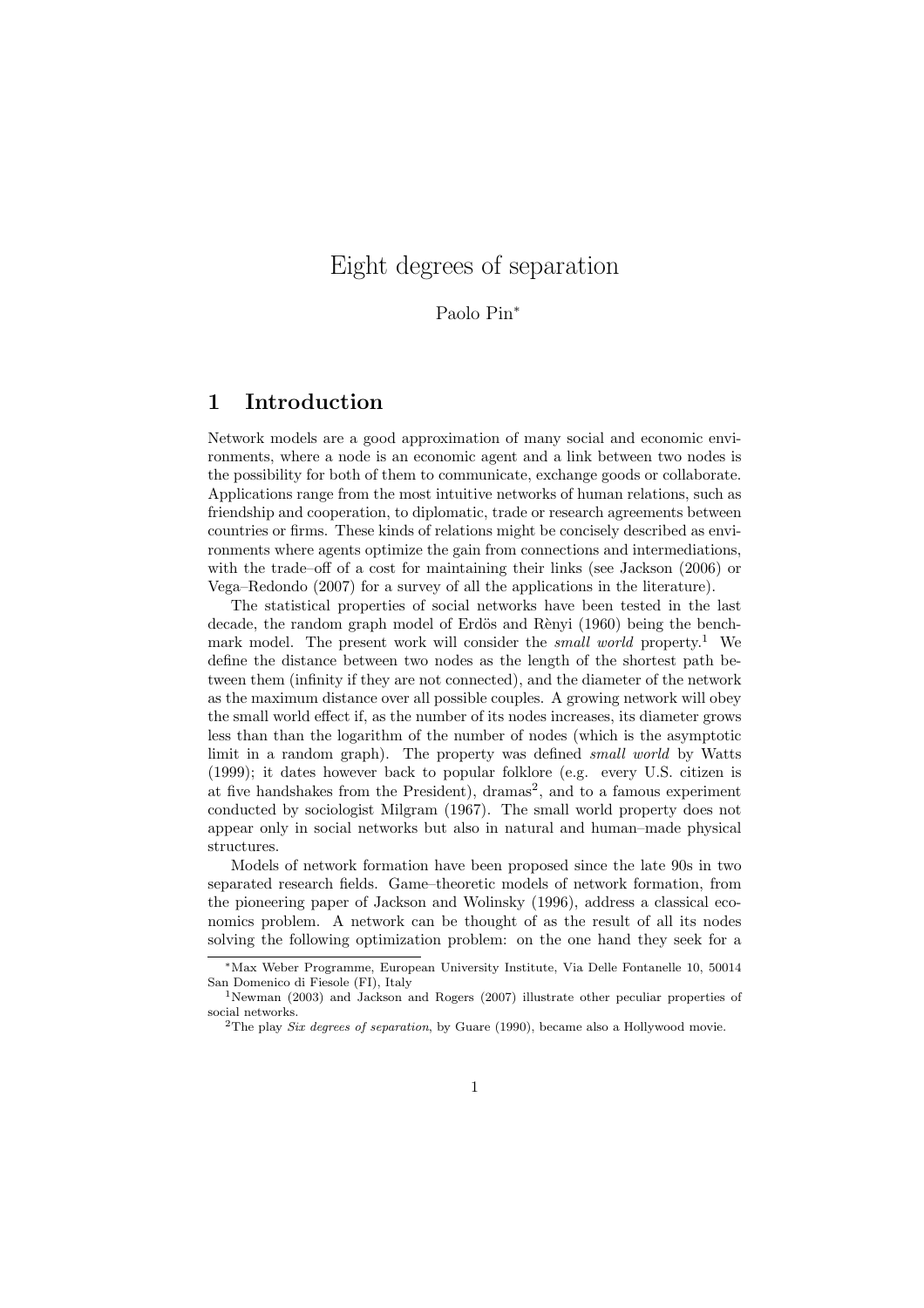central role in the network, which would maximize the profit from connections (not only the direct ones) and (in some models) the probability of being necessary for other couples to connect; on the other hand they try to limit the cost of direct connections. Almost all the subsequent models in the literature have hypotheses under which the equilibrium of this game is unique.<sup>3</sup> In the original Connection model of Jackson and Wolinsky (1996), but also in more recent works such as Goyal and Vega–Redondo (2007), this equilibrium has the shape of a star, so that, even if all the players of the game are  $ex$  ante homogeneous, one of them, in equilibrium, will be connected to all the  $N-1$  others, which are connected only to her. The star network trivially satisfies the statistical properties of social networks, e.g. as far as the small world property is concerned, its diameter is bounded by 2.

Another approach, starting from Albert and Barabasi (1999), proposes stochastic processes of growing networks, where at every instant in discrete time a new node enters and attaches itself to the previous nodes, according to probabilistic rules. The resulting architectures have an expected topology that, depending on the specifications, satisfies some of the statistical properties of social networks. In this sense the best similarity to real networks, so far, has been reached by Jackson and Rogers (2007).

The present work describes a game–theoretic network formation model, where both the resulting network and the payoffs depend deterministically on the strategy profiles of the agents. This model is not much different from previous ones, its variables being only the size  $N$  of the network and the constant cost of forming links (which is scaled so that the payoff is normalized), but it shows however a wide multiplicity of equilibria. We will focus our attention on the efficient ones and show that their diameter is (non-trivially) always bounded by 8, so that they satisfy, as N grows, the small world property.

Section 2 describes the model, in the framework of a game, with the notion of equilibrium known as pairwise stability. Section 3 shows the intermediate and final propositions, while Section 4 concludes. We leave most of the mathematics to the appendix, which is devoted to rigorous proofs.

## 2 The model

We imagine a finite number N of economic agents (individuals, firms...) playing a simultaneous undirected network formation game. Our strategy profiles are the original ones of Jackson and Wolinsky (1996). The possible action of any agent  $i$  is to make or not make a proposal of link formation to every one of the  $N-1$  other agents. In this way a strategy is an array of intended links. The resulting network will be the one in which a link between agent  $i$  and agent  $j$ is present if and only if both agents made a proposal to the other to form that link.

<sup>&</sup>lt;sup>3</sup>In this literature the main point is to highlight the incompatibility between stability (equilibria) and efficiency. See Jackson (2003) for a survey. As we will see, this is not an issue in our model, where we actually analyze efficient equilibria.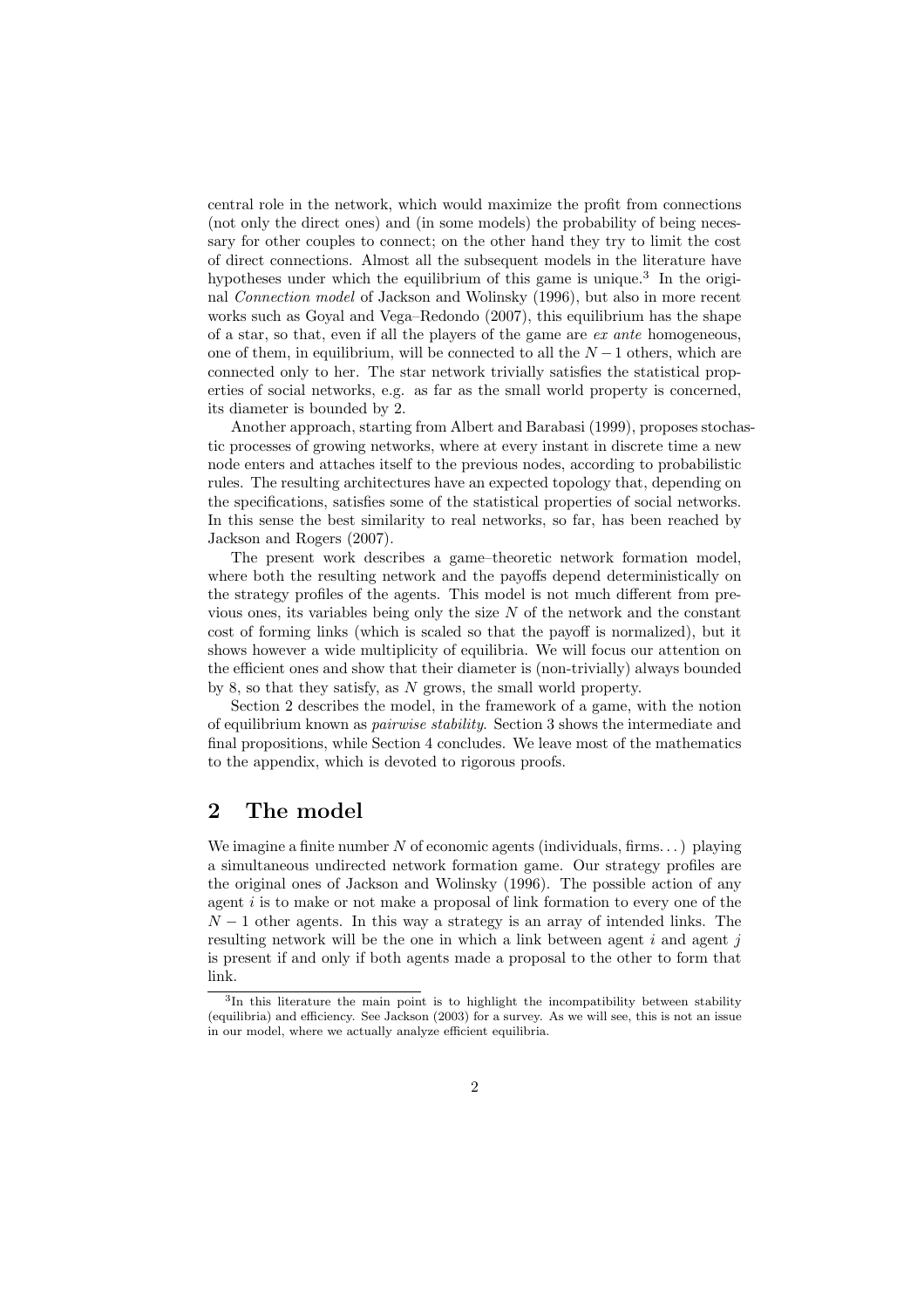Our agents are intended as traders or collaborators who need connections (directly or indirectly) to extract a surplus from their joint work, as we will formalize below. They also however bear a fixed bilateral cost  $c > 0$  for every link they have, so that the aggregate cost of all the network is  $2 \cdot c \cdot L(G)$ , where  $L(G)$  is the total number of links in the network G.

In order to characterize a network formation game we need to define some basic notions, a value function, an allocation rule and a concept of stability.

#### 2.1 Preliminary definitions

We start by giving some formal definitions for finite networks.<sup>4</sup> Let us consider a set N of nodes, where  $N \geq 3$  will also indicate the number of nodes. A network G is a set of links between the nodes, formally  $G \subseteq N \times N$ . G is undirected and irreflexive if any link is an undirected couple of distinct elements from N. A link will be any such couple  $g_{i,j} \equiv \{i,j\} \in G$ . We call graph architecture the class of equivalence that can be obtained with permutations of the elements of N. Subgraph of G will be a synonym of subset.

Given a graph  $G$  on  $N$ , ambiguity can be maintained, when the context allows it, between a subset  $S \subseteq N$  and the resulting subgraph  $S \equiv \{ \{i, j\} \in G : i \in$  $S, j \in S$ .

We call  $l(i)$  the number of links involving i (the degree of i) and  $L(G)$  the total we can  $\iota(i)$  the number of links involving  $i$  (the degree of  $i$ ) and  $L(G)$  the total number of links in  $G$  (so that  $\sum_{i\in N} l(i) = 2 \cdot L(G)$ ). If  $S \subseteq N$  we indicate by  $L(S)$  the total number of links in  $\widetilde{G}$  between elements of  $S$ .

Every G on N defines a topology on it. A path  $X_{i,j} \subseteq G$  between i and j is an ordered set of agents  $\{i, i_2, \ldots, i_n, j\} \subseteq N$  such that  $\{g_{i,i_2}, g_{i_2,i_3}, \ldots, g_{i_n,j}\} \subseteq G$ . We will write X instead of  $X_{i,j}$  when the context allows it.  $|X|-1$  is the length of the path, where  $|X|$  is the typical notation for the cardinality of the set X. If  $X_{i,j} \subseteq G$  exists we say that i and j are connected in G (we will write  $i \sim_G j$ , or even  $i \sim j$ ). Consider a subset of the nodes  $S \subset N$ , we will write  $i \sim_S j$  if there is path  $X_{i,j} \subseteq G$  such that all the nodes in the path (even i and j) are members of S.

A queue is a graph consisting of a single path. A path  $X_{i,i}$  from i to itself is a cycle (whose length is always greater than 1 in irreflexive graphs). A circle is a graph consisting of a single cycle.

The distance between i and j in G is  $d_G(i, j) \equiv \min\{|X_{i,j}|-1\}$  if a path between i and j exists (we will write simply  $d(i, j)$  when possible), otherwise  $d_G(i, j) \equiv \infty$ . The diameter of a graph is  $D_G \equiv \max\{d_G(i, j) : i, j \in G\}.$ 

The definition of component is straightforward: it is the set of all the nodes connected to a certain node i:  $\Gamma_G(i) \equiv \{(i,j) : i \sim_G j\} \subseteq G$ . G is connected if  $D_G < \infty$ , which means that for any  $i \in N$ ,  $\Gamma_G(i) = G$  (*i.e.* there is only one component). When a graph is connected the distance makes our topology

<sup>&</sup>lt;sup>4</sup>We try to integrate the original notation of Jackson and Wolinsky (1996), as it has been enriched in more recent papers (such as Jackson (2005), or Goyal and Vega–Redondo (2007)) into a mathematical setup that is necessary in our proofs and clarifies some of the possible sources of ambiguity.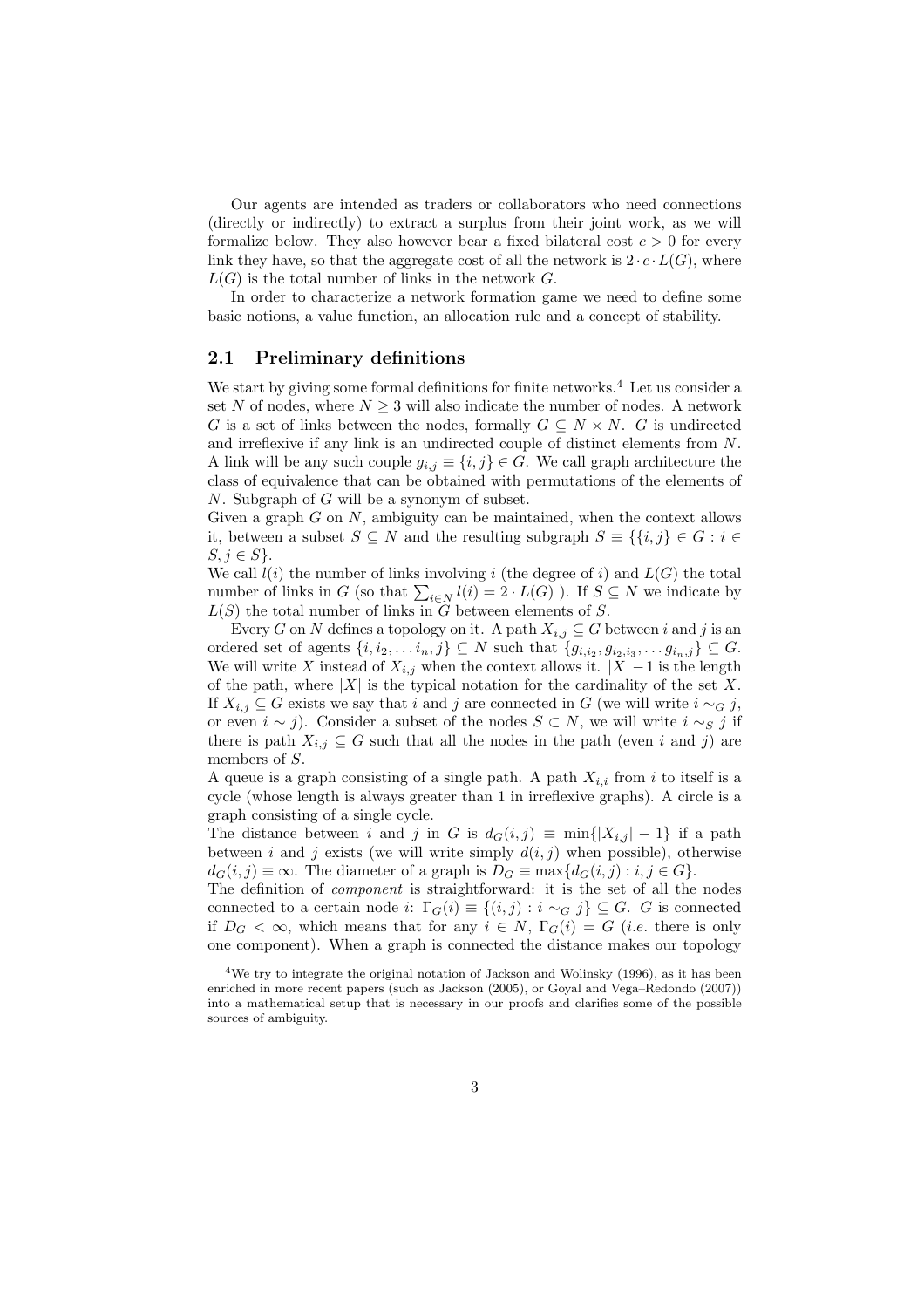a metric.<sup>5</sup>

A node h is essential for i and j if  $i \sim j$  and, for any path  $(i, i_2, \ldots i_n, j)$ ,  $h \in \{i_2, \ldots i_n\}$  (we will write  $i \stackrel{h}{\sim} j$ ). Clearly when  $i \sim j$ , then  $i \stackrel{i}{\sim} j$  and  $i \stackrel{j}{\sim} j$ . An undirected, irreflexive, graph without cycles is a forest; if moreover it is connected it is a tree. In forests and trees we will call leaves the nodes with only one link. In a tree there is only one path between any two nodes, so that, if they are not directly linked, every node on the path is essential to them.

#### 2.2 The connected couples value function

A value function is a function that assigns a numerical value to any network G. This value is the aggregate payoff of the network structure (see Jackson (2005) for a survey) which depends only on the topology of the network. The value function we will use for our main result is the one in which every connected couple contributes by the constant 1 to the aggregate payoff. We will call this value function the gross connected couples value function; it is the same used by Goyal and Vega–Redondo  $(2007)$ .<sup>6</sup> The net connected couples value function is the sum of all the connected couples minus the cost of links:

$$
V(G) = \left| \{ \{i, j\} \subset N : i \neq j, \ i \sim j \} \right| - 2 \cdot c \cdot L(G) \quad . \tag{1}
$$

The definition is independent of whether two nodes are directly linked or they are only through intermediaries.<sup>7</sup>

It is easy to compute that the only efficient networks for this game are: if  $c \leq \frac{N}{4}$ , those in which all the nodes are connected (single component networks) by  $N-1$  links (*trees*); if  $c \geq \frac{N}{4}$ , the empty network. We will analyze only the efficient equilibria (as will be specified) of our network formation game, and this is why we will restrict our analysis to the acyclic networks (i.e. trees).

Definition  $(1)$  is also valid if, instead of considering all N agents, we restrict ourselves to a subset  $S$  of them. This subset determines a subnetwork of  $G$ , where not all the originally connected nodes are necessarily still connected. In the following we will explicitly need the value function of a subset of  $N$ , so that, if  $S \subseteq N$ ,  $V(S) =$  $\begin{bmatrix} 1 \\ 1 \end{bmatrix}$ ll<br>Z  $\{i, j\} \subset G, i, j \in S : i \neq j, i \sim_S j$  $\Big\}\Big\vert - 2 \cdot c \cdot L(S).$ 

A value function is called anonymous if it is independent of permutations of the identities of the nodes. It is clear that the connected couples value function is anonymous.

 ${}^5d_G$  is sometimes referred to as geodesic distance (*i.e.* the shortest path allowed) but here we do not have any other distance to distinguish it from.

 $6$ The motivation for such a choice is the same as in Goyal and Vega–Redondo (2007), i.e. that every connection, even indirect, has the same potential for the aggregate welfare of the whole society, and could result in benefit from trading, collaboration, risk or knowledge sharing. When two agents are not connected this potential surplus is absent. As in the Goyal and Vega–Redondo (2007) model, we imagine that this surplus is also shared among intermediaries. In the following, analogies and differences from this model will be discussed.

<sup>&</sup>lt;sup>7</sup>Given the linearity of Equation  $(1)$ , fixing the contribution of a couple to be 1 is just a normalization on the fixed cost c.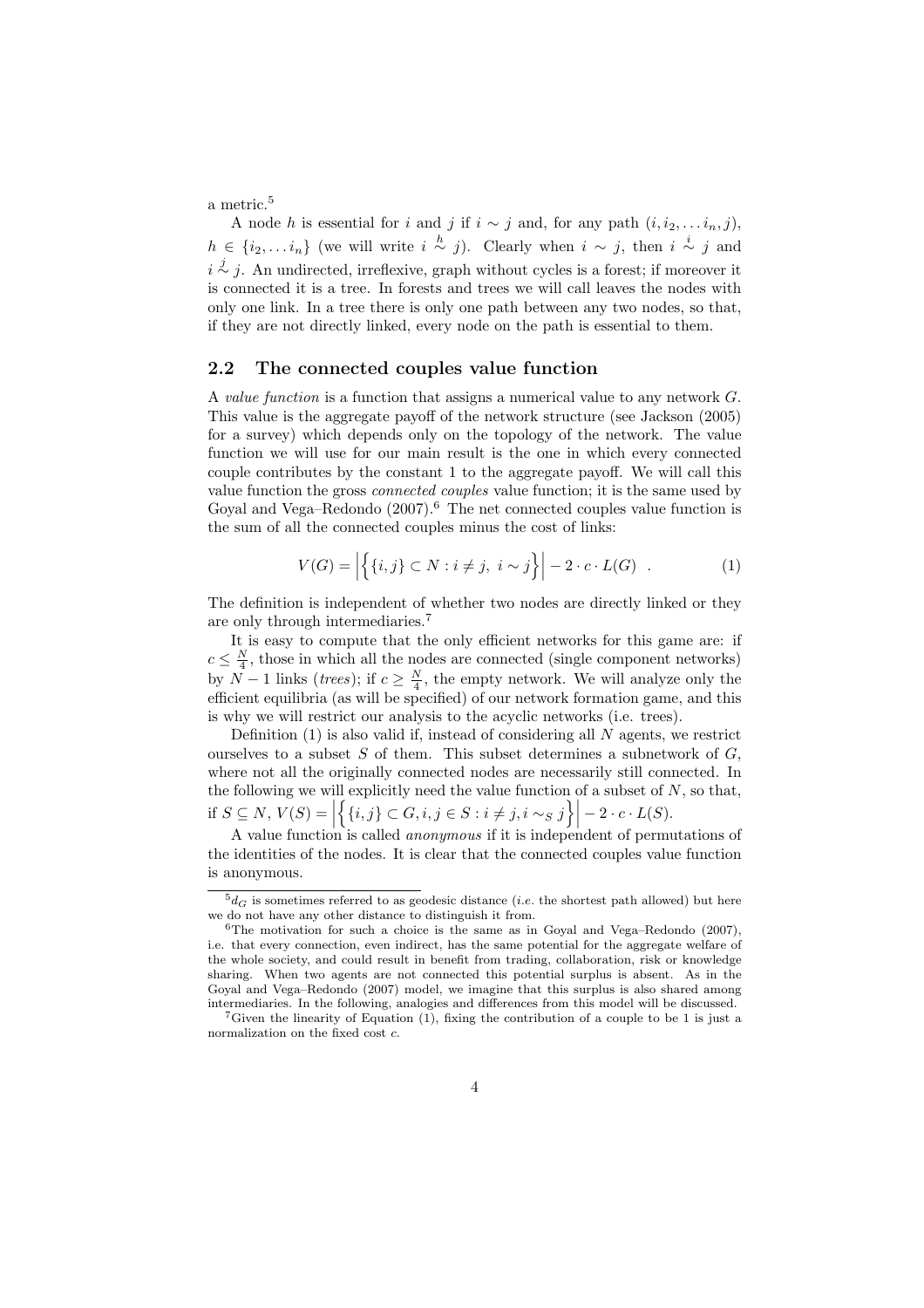#### 2.3 The Myerson value

Given a network  $G$ , the way in which the value function is split among the agents is given by an allocation rule, which is a function from all the possible networks to an array of N numerical values (whose sum is equal to the value function). An allocation rule thus determines the payoff for all the players of the network formation game (see again Jackson (2005) for a survey). As allocation rule we will use the *Myerson value* (Myerson (1977). A more detailed presentation is in Aumann and Myerson (1988)), which is an application of the Shapley value to networks.<sup>8</sup>

The payoff for each agent will depend on the resulting network, and be given by the formula:

$$
M_i(G) = \sum_{S \subset N} \frac{V(S) - V(S \setminus i)}{|S| \binom{|N|}{|S|}} \quad . \tag{2}
$$

This allocation rule is an average, over all the possible permutations of the N agents, of the marginal contribution of agent i. We will call Myerson connected couples allocation rule (MCC) the Myerson value applied to the connected couples allocation rule defined in (1). A more intuitive definition of MCC, for the class of networks which is needed for our main result, will result from Proposition 1.

An allocation rule is defined for every network. It is said to be *fair* if the deletion, or addition, of a single link  $g_{ij}$  to the network determines the same variation, in terms of payoff, for the two nodes  $i$  and  $j$ . Jackson and Wolinsky (1996) (on the basis of Myerson (1977)) prove that, for any anonymous value function  $V, M$  is the only anonymous and fair allocation rule, where an allocation rule is anonymous when, again, it is independent of permutations of the nodes.

We can decompose the connected couples value function, as described in equation (1), into gross value function and costs. Since equation (2) is linear equation (1), into gross value function and costs. Since equation (2) is finear<br>in V, and the allocation rule is such that  $\sum_i M_i(G) = V(G)$ , it would be the same to compute separately the allocation rule between the gross value function and the costs, and then add them, or to compute it directly on  $M(G)$ . Imagine the following allocation rule for costs: any node pays c for any one of its links. This rule is clearly anonymous and fair, so that, by the previous result, it is the Myerson value for costs. It means that MCC is equal to the Myerson allocation for the gross value function, minus the direct costs of each node.<sup>9</sup>

<sup>8</sup>Being an application of the Shapley value, the Myerson value is a natural concept of cooperative game theory. It can however also be obtained as the limit of specific kinds of non–cooperative bargaining, as done for the Shapley value by Gul (1989) and more recently by Perez–Castrillo and Wettstein (2001), and for the Myerson value itself by Navarro and Perea (2005).

<sup>9</sup>This result was already shown in Slikker and van den Nouweland (2000).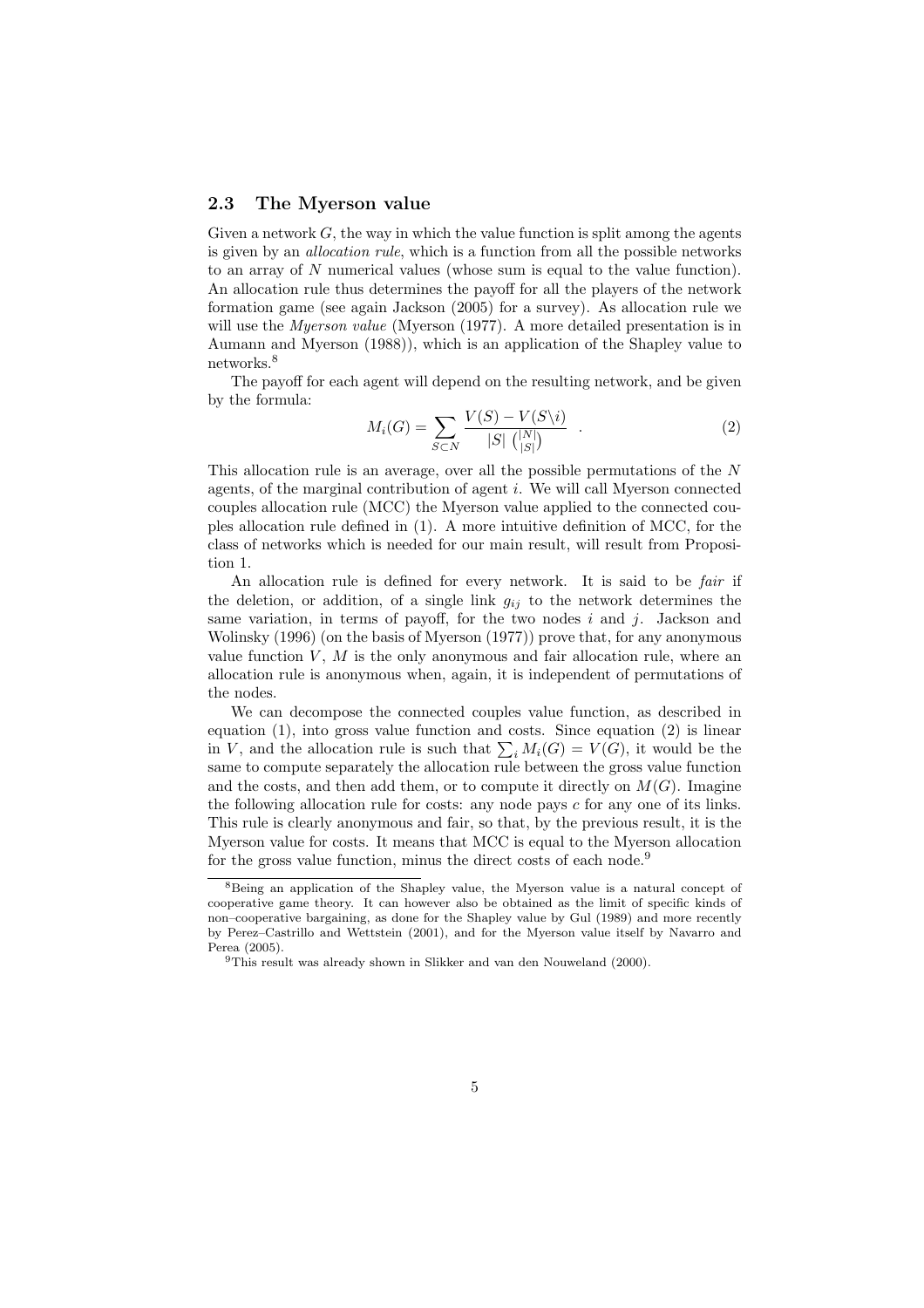#### 2.4 Pairwise stability

For our notion of equilibrium we will use strict pairwise stability (SPS) as defined in Chakrabarti and Gilles (2007) (from Belleflame and Bloch (2004)). It implies that a network is an equilibrium if it is: (i) *strong link deletion proof*, which means that no agent has a non–negative incentive to delete any subset of her links; and (ii) *strict link addition proof*, which means that there are no two unlinked agents which both have a positive incentive to connect together with a new link. Formally, let  $A$  be an allocation rule, and let  $G$  be a network of  $N$ nodes, then:

- (i) G is strong link deletion proof if, for any node  $i \in N$ , and any nonempty subset of its links  $H \subseteq \{g_{j,k} \in G : i = j \text{ or } i = k\}$ , it holds that  $A_i(G) \geq A_i(G\backslash H);$
- (ii) G is strict link addition proof if, for any two nodes  $i, j \in N$ , such that  $g_{i,j} \notin$ G, it holds that both  $A_i(G) \geq A_i(G \cup \{g_{i,j}\})$  and  $A_j(G) \geq A_j(G \cup \{g_{i,j}\}).$

Note that, as far as the scope of our paper is concerned (the eight degrees of separation in efficient equilibria), even classical pairwise stability, introduced by Jackson and Wolinsky (1996), would work. The difference in the definition is that, for pairwise stability to hold, requirement  $(i)$  – which is Nash equilibrium in pure strategies – becomes (i') link deletion proof: no agent has a non–negative incentive to delete one of her links. Our proof will concentrate on nodes with only one link and so both definitions would hold. In Example 4 we show however how the SPS concept solves some paradoxes of simple pairwise stability in nonefficient networks.

Because of the fairness of the Myerson value, to check if a new link  $q_{ij}$  is profitable for both nodes  $i$  and  $j$ , it is sufficient to check only on one of the two. For this reason, a network is SPS in our game, if any node of the network has no incentive to delete part of its links, or to form a new single link.

We can easily show the existence of at least a SPS equilibrium for the game we have defined, using Theorem 5.7 (page 30) from Chakrabarti and Gilles (2007). Since we can define a potential function (an ordinal network potential) for our game, then the game always has a SPS equilibrium (the arg max of the potential function on a finite number of possible networks).

#### 2.5 Examples

We end this section with four examples which show respectively: how, even for relatively small  $N$ , there are multiple equilibria; how there is always an efficient SPS equilibrium, for some values of  $c$ , for any number  $N$  of nodes; relations between our allocation rule and the one proposed by Goyal and Vega–Redondo (2007); and finally a situation in which the notion of SPS equilibrium rules out some simple pairwise stable equilibria with a large diameter.

Example 1 SPS equilibria for 6 agents.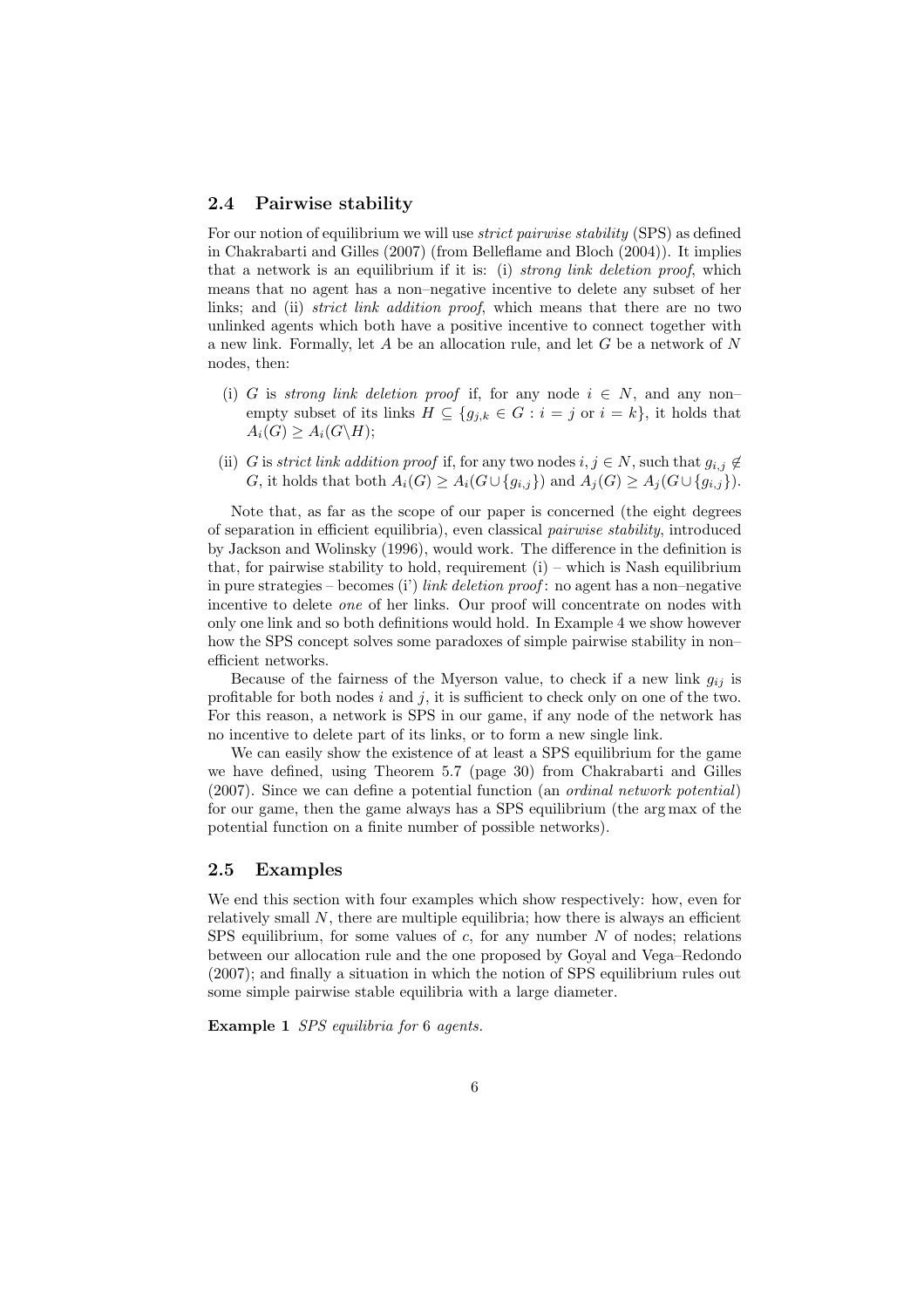Figure 1 illustrates all the SPS equilibria for MCC, as defined in Equations (1) and (2), when  $N = 6^{10}$  Numbers on the nodes indicate the gross allocation rule for each node. When not indicated it means that there is another node which is symmetric: by anonymity they will have the same payoff. Below each network there is the interval of  $c$  for which that network is a SPS equilibrium. It is easy to see that there are many values of  $c$  with more than one SPS equilibrium.

Consider the case in which  $c = 1$ . The empty network is a SPS equilibrium because the gross allocation of two nodes from joining would be only  $\frac{1}{2}$ , sharing the benefit from their only connection. Even the circle (fourth network, second row), where every node gets a symmetric gross allocation of  $\frac{5}{2}$  (since there are  $\frac{N(N-1)}{2}$  = 15 different connected couples), is one of the possible SPS equilibria in this case. In the circle any node obtains a net allocation of  $\frac{5}{2} - 2 \cdot c = \frac{1}{2}$ : no node would have an incentive to erase both of its links (to get a null payoff), one of its links (from the queue, last network, third row, its payoff in this case would be  $\frac{29}{20} - c = \frac{9}{20} < \frac{1}{2}$ , or to connect to another node (the most profitable such deviation is described in the second network of the second row, but in this case the resulting payoff of  $\frac{29}{10} - 3 \cdot c = -\frac{1}{10}$  is even negative).  $\Box$ 

#### Example 2 Stars.

Consider the simple network structure of a star with center  $i$ , where the other  $N-1$  nodes are leaves connected only to i. The star is a tree and is therefore an efficient network for  $c \leq \frac{N}{4}$ .

For link addition proof to hold we need  $c$  to be larger than the marginal gross profit for two leaves to connect:  $\frac{1}{2} - \frac{1}{3}$ .

For strong link deletion proof to hold we need that  $i$  has no incentive to delete any one of its links. The marginal loss for deleting the first link is  $\frac{1}{2} + \frac{N-2}{3}$ . any one of its miks. The marginal loss for defecting the first fink is  $\frac{1}{2} + \frac{3}{3}$ <br>Note that, for any  $N > 2$ , and for  $c \in (\frac{N}{4}, \frac{1}{2} + \frac{N-2}{3})$ , the star could be an i ¢ , the star could be an inefficient (simple) pairwise stable equilibrium, where the net payoff of  $i$  is negative. The marginal loss for deleting the  $j^{th}$  link is  $\frac{1}{2} + \frac{N-1-j}{3}$ , which is decreasing in j. If one link may be deleted, then all have to be. Since the gross profit of the center is  $\frac{N-1}{2} + \frac{(N-1)(N-2)}{6}$ center is  $\frac{N-1}{2} + \frac{(N-1)(N-2)}{6}$ , strong link deletion proof holds if  $c \leq \frac{1}{2} + \frac{N-2}{6}$ .<br>The star is hence a SPS equilibrium for any c in the interval  $\left(\frac{1}{6}, \frac{1}{2} + \frac{N-2}{6}\right]$ .  $\overline{6}$ . ¤

Example 3 The essential nodes allocation rule.

In the model proposed by Goyal and Vega–Redondo (2007) the value function is the connected couples one, but the allocation rule is not the Myerson value. The unit of gross profit from every connected couple is divided equally between the two agents involved and all the other essential ones between them (remember that a node is, by definition, essential for its own connections). We will call this

 $10$ Computations for this example and for the following examples 4 and 5 were possible using a computer–based algorithm that checks all the possible networks and all the possible deviations, as described in Pin (2006).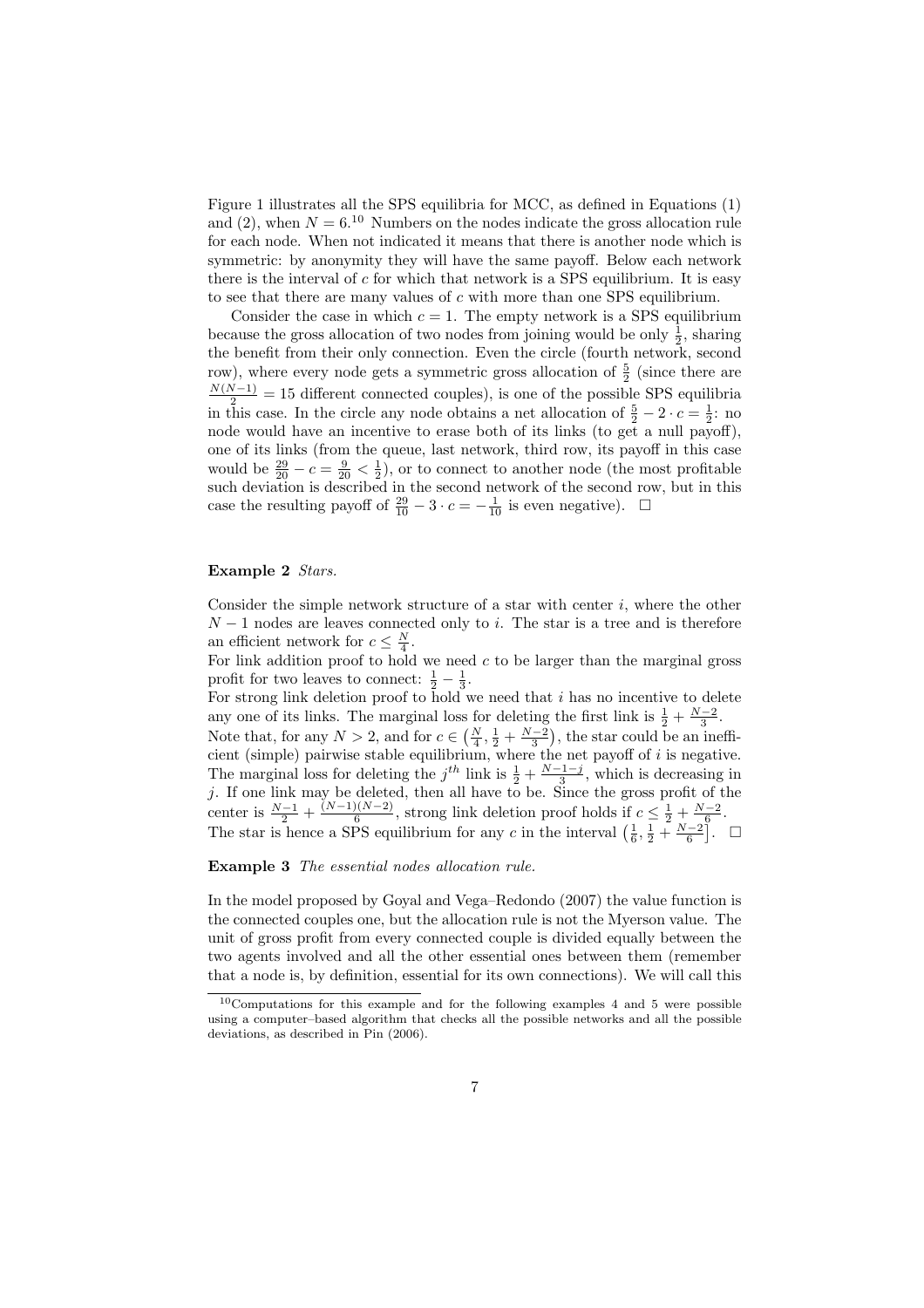

Figure 1: Possible SPS equilibria of MCC, with  $N = 6$ : gross allocations are shown beside the nodes, the interval of  $c$  for which they are equilibria is shown below.

rule the *essential nodes* allocation rule. Figure 2 shows a case with  $N = 4$ . The addition of one link has a different marginal effect on the two nodes involved, so that this allocation rule is anonymous but not fair. As we will prove in the Appendix, the essential nodes allocation rule coincides with the Myerson value when there are no cycles. This does not however mean that the SPS efficient networks coincide under the two rules, because, when comparing the possible allocation that two nodes may obtain from deviating connecting together, strong link addition proof will be computed on networks which do have a cycle.  $\Box$ 

#### Example 4 Pairwise stability versus SPS.

Strict pairwise stability is a stronger concept than simple pairwise stability, where a single node can deviate by only deleting a single link. In Example 2 we see that SPS solves a paradox of the simple pairwise approach, where some equilibria could allocate negative payoffs to the players. Here we analyze a case where SPS excludes pairwise stable networks which are not trees and have a large diameter. Consider a circle of 14 nodes, the central network in Figure 3, where  $c = 4$  and the allocation rule is again MCC. The payoff for every node is negative  $(6.5 - 2 \cdot c = -1.5)$ , but without admitting the deletion of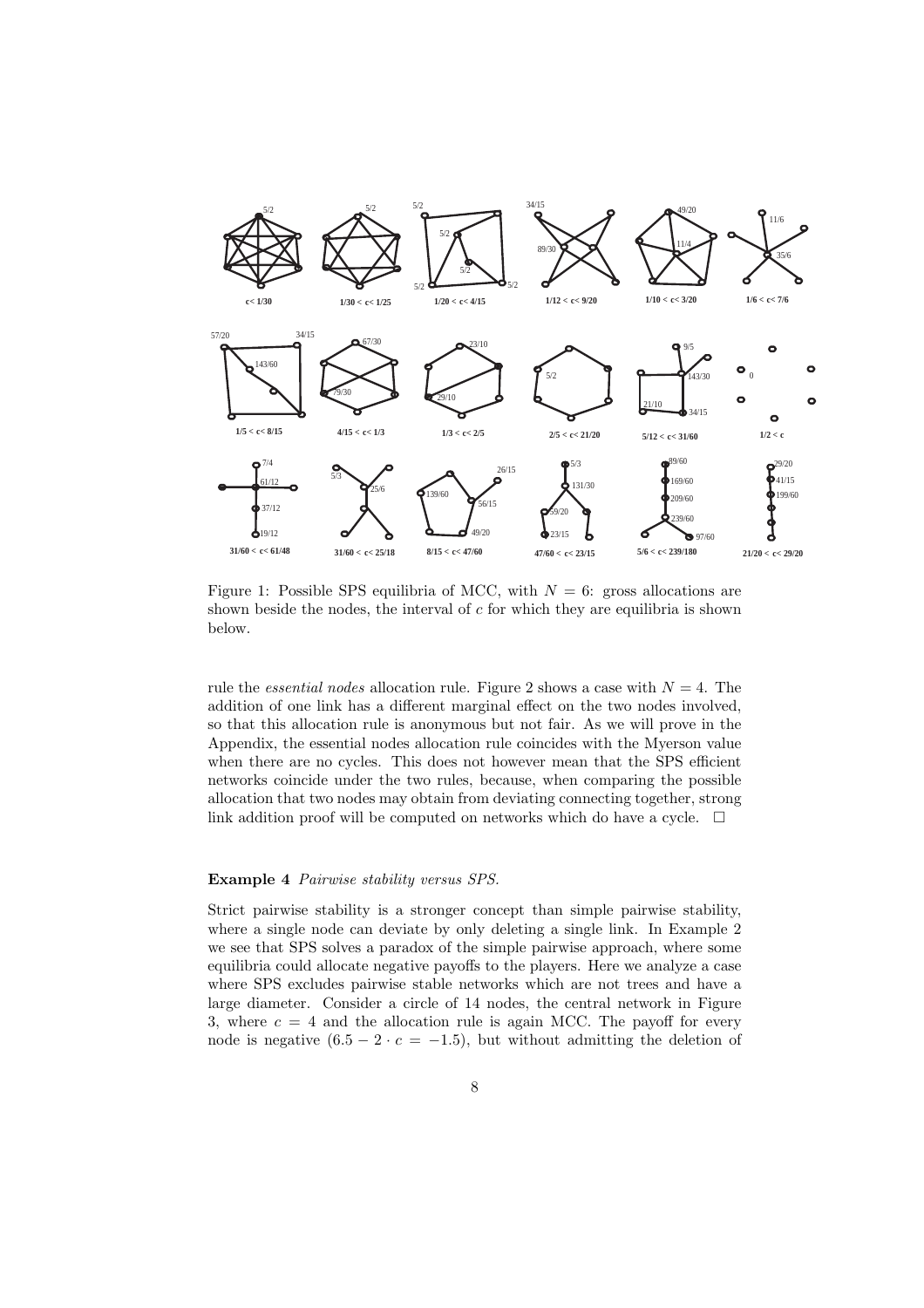

Figure 2: Numbers beside nodes indicate the essential nodes allocation rule, under the connected couples value function. The upper nodes, by joining, do not receive the same marginal profit.

multiple links (from which a node could obtain a null payoff), this circle is an equilibrium. When deleting a single link a node would obtain a gross allocation of almost 2.25, from which the net allocation would be below the original one. If two unlinked nodes join together, and the most profitable such deviation is when connecting to a diametrically opposite node, the gross allocation would be around 10, so that also in this case the net allocation for the deviating nodes would be worse than in the circle.  $\Box$ 



Figure 3: MCC (gross), for a 14 nodes circle (center). At left we show the allocation rule a node would obtain deleting one link; at right the allocation rule she would obtain adding one link (the most profitable one).

## 3 Results

The main proposition of the present paper is that, for our game, all the efficient SPS networks have a maximum diameter of 8. In order to prove this we need two intermediary propositions. We start by giving a general rule to compute MCC on a particular class of networks. Consider an undirected network  $G$  of  $N$ nodes, with at most one cycle. Every couple of nodes,  $j$  and  $k$ , could be either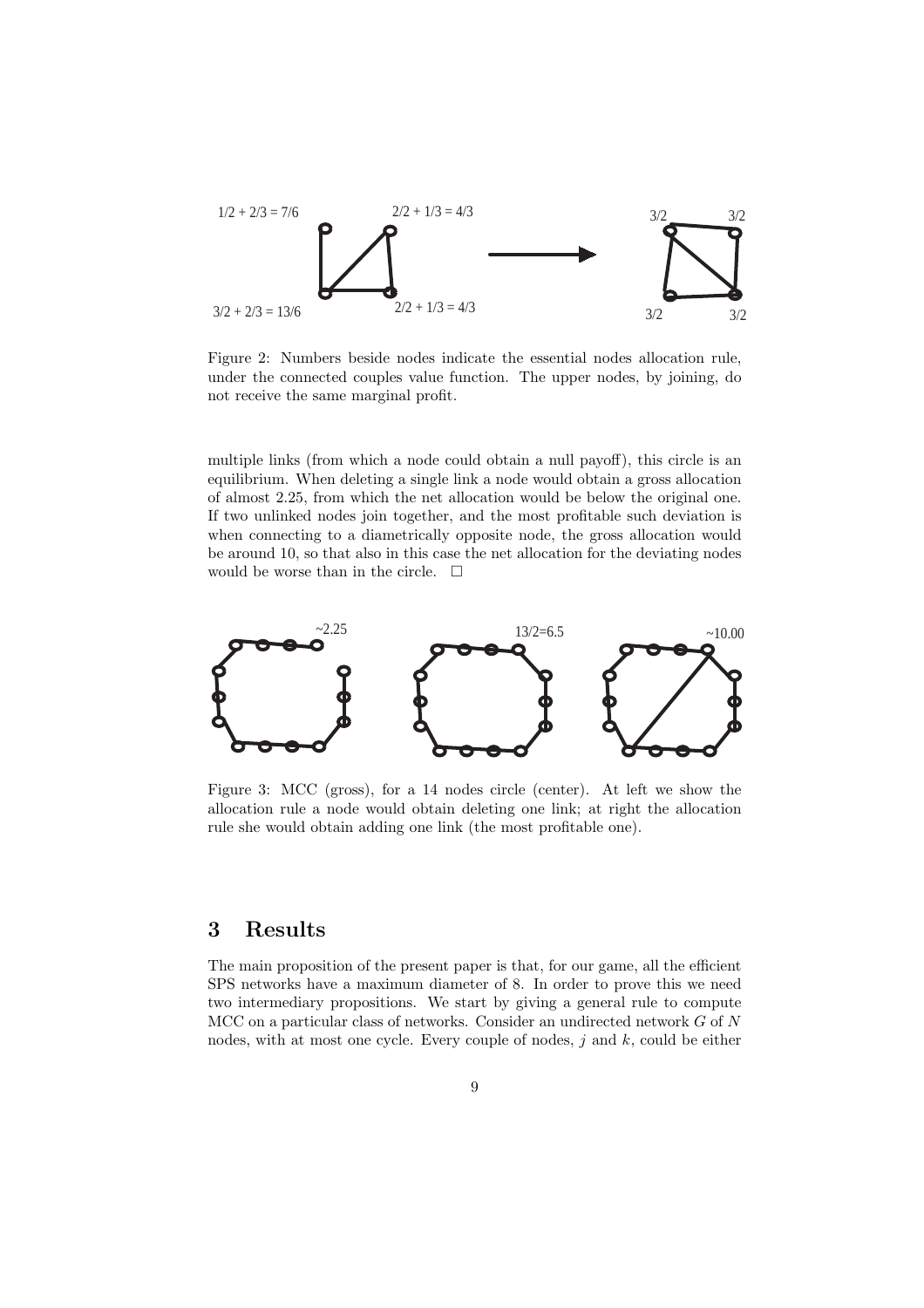unconnected, or connected  $(j \sim k)$  by at most two paths. Let  $X \subseteq G$  be a path in the network (a string of distinct and directly connected nodes), connecting  $j$ and k. We call |X| the length of the path. A node  $i \in X$  could be any one of the elements of the path, even j or  $k$ .

Proposition 1 Consider a network G with at most one cycle. MCC for a node  $i \in G$  is the sum over all possible couples in N

$$
M_i(G) = \sum_{\{j,k\} \subset N} C_i(j,k) \quad , \tag{3}
$$

where  $C_i(j,k)$  is the contribution of i to that connection, and is defined as

$$
C_i(j,k) = \begin{cases} 0 & \text{if } i \text{ is not a member of a path between } j \text{ and } k; \\ \frac{1}{|X|} & \text{if } j \sim k \text{ by } 1 \text{ path } X, i \in X; \\ \frac{1}{|X|} - \frac{1}{|X| + |Y| - |X \cap Y|} & \text{if } j \sim k \text{ by } 2 \text{ paths, } i \in X \text{ and } i \notin Y; \\ \frac{1}{|X|} + \frac{1}{|Y|} - \frac{1}{|X| + |Y| - |X \cap Y|} & \text{if } j \sim k \text{ by } 2 \text{ paths, } i \in X \text{ and } i \in Y. \end{cases} (4)
$$

The proof of Proposition 1 is in the Appendix. It relies on simple considerations from set theory, and on a result in combinatorial algebra.<sup>11</sup> By previous proposition, when network G has no cycles, since there is always at most one path between any two nodes, components  $C_i(j, k)$  are given by one of the first two cases alone. This proves that, when G has no cycles, the Myerson value coincides with the essential nodes allocation rule defined in Example 3. The two allocation rules consider two different solution concepts of the same cooperative game, in which a coalition acquires the surplus of a connection if its nodes are able to establish this connection. One is the Shapley–Myerson value, another is the kernel (as discussed in the Appendix of Goyal and Vega Redondo (2007)). The two allocation rules coincide for the simplest connected networks, which are trees. When instead there are cycles and more paths between any two nodes (two paths, as discussed in the proposition, or more, in which case the Myerson value could be obtained by an inductive reasoning which is however unnecessary for the purpose of the present paper) the two allocation rules bring very different results, because they imagine a different underlying transaction approach.

We now characterize the SPS equilibria of our game: if they have no cycles, then they must be connected.

Proposition 2 Consider the network formation game with MCC. Any SPS equilibrium which has no cycles is either empty or connected.

**Proof:** suppose that there is a SPS equilibrium G with two disconnected components,  $A$  and  $B$ , of which  $A$  has at least two nodes. Since there are no cycles, A must have a node i with exactly one link, connected to  $j \in A$ , while

 $11$ An alternative proof could be derived from results in Owen (1986) and Qin (1996), but we find our approach more direct and intuitive for our specific case.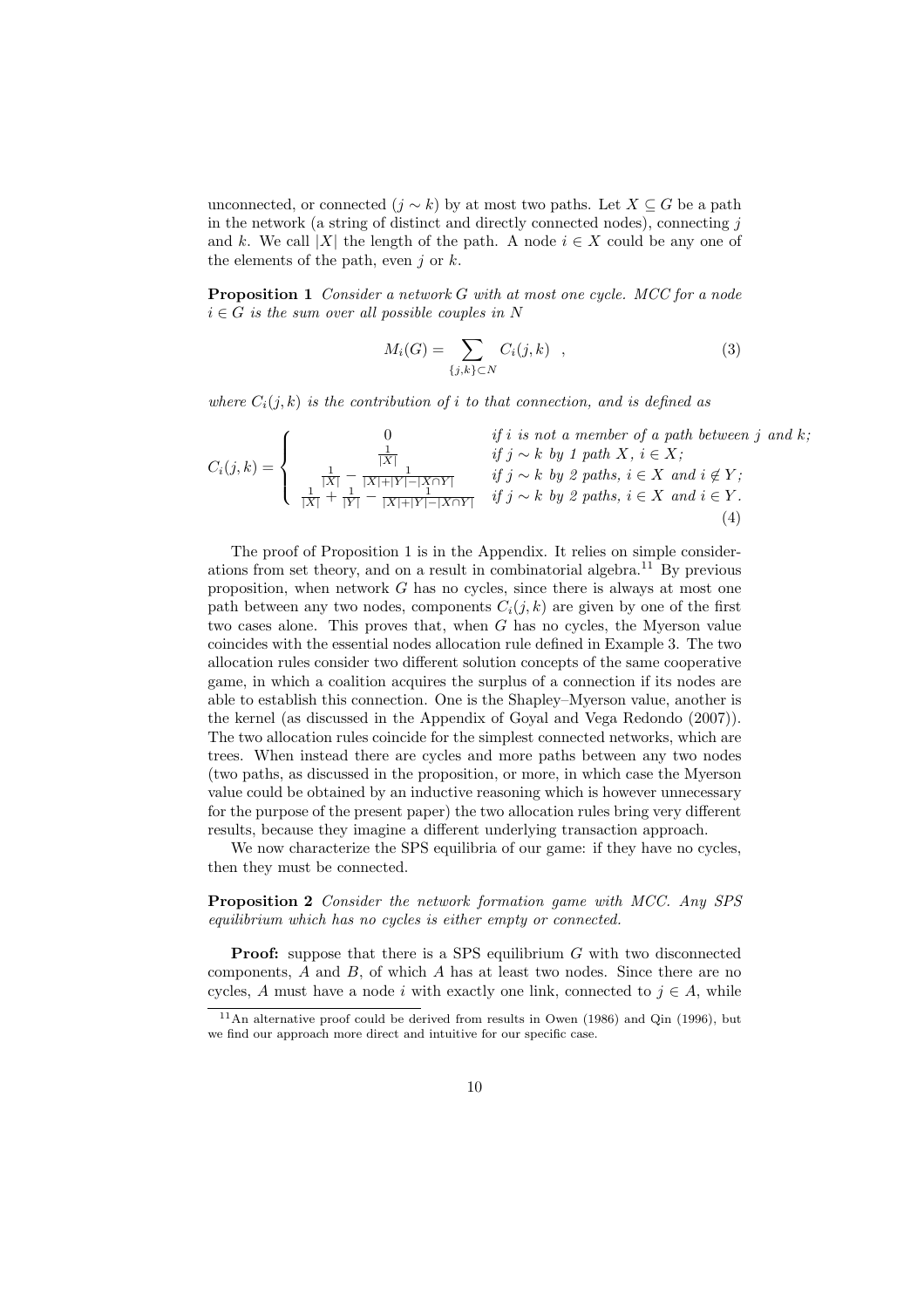there exists also  $k \in B$ . Call  $M_i(G) \geq 0$  the net allocation for node i, which is non–negative if  $G$  is a SPS equilibrium. It is easy to see that  $k$  could connect to j, with a marginal payoff that is at least equal to the original  $M_i(G)$  plus  $\frac{1}{3}$ , which comes from the connection of  $k$  to  $i$ , through  $j$ . Then  $k$  has a positive marginal profit from connecting to j, and hence G is not a SPS equilibrium.  $\Box$ 

We now need a lemma. Remember that a queue is a network formed by a single path.

**Lemma 3** Consider the network formation game with MCC. A queue of more than 7 elements cannot be a SPS equilibrium.

**Proof:** imagine that the queue (call it Q) has at least 8 elements ( $N \geq$ 8),which means a diameter greater or equal than 7, and is a SPS equilibrium. Consider the two extremal nodes of the queue and call them  $i_1$  and  $i_N$ . The gross allocation rule for  $i_1$  (and, by symmetry,  $i_N$ ) is given by Proposition 1. For link deletion proof to hold we need

$$
c \le M_{i_1}(Q) = \sum_{j=2}^{N} \frac{1}{j} . \tag{5}
$$

The profit for  $i_1$  and  $i_N$ , if connected together, would be  $\frac{1}{N}$  of the value function of the network, because the network would become a fully symmetric circle C. For strong link addition proof to hold we need

$$
c > M_{i_1}(C) - M_{i_1}(Q) = \frac{N-1}{2} - \sum_{j=2}^{N} \frac{1}{j} . \tag{6}
$$

Equations (5) and (6) together imply  $\frac{N-1}{4} < \sum_{j=2}^{N} \frac{1}{j}$ , which is an absurd for  $N ≥ 8. □$ 

We are now ready for the main proposition.

Proposition 4 Consider the network formation game with MCC. Any non– empty SPS equilibrium which has no cycles has a maximum diameter of 8.

The formal proof of Proposition 4 is in the Appendix. It is based on induction on trees, since, because of Proposition 2, any SPS equilibrium without cycles is a tree. In order to prove that no tree of diameter greater than 8 can be a SPS equilibrium, we fix a diameter  $D > 8$ , and then:

- Step zero we start by Lemma 3, which characterizes the simplest possible connected tree of diameter D. Such a network cannot be a SPS equilibrium, i.e. there is not a value of  $c$  for which that queue can be a SPS equilibrium.
- Induction hypothesis we assume that a connected tree  $T$  of diameter D is not a SPS equilibrium. As in the proof of Lemma 3, we consider two leaves,  $i_1$  and  $i_N$ , so that  $d(i_1, i_N) = D$ . We assume that, if c is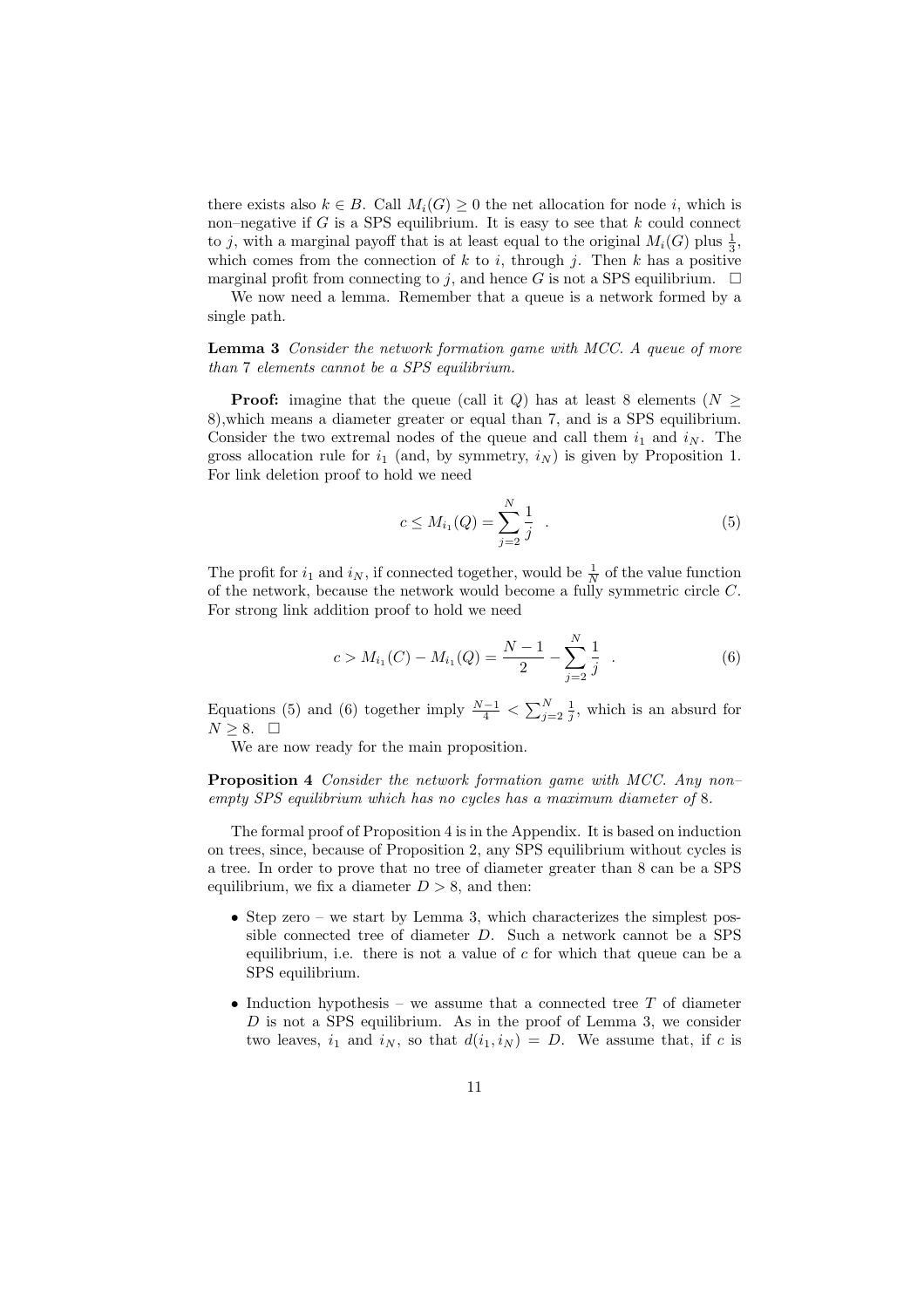such that link deletion proof holds for  $i_1$  and  $i_N$ , then they would gain a positive marginal profit by connecting together. The assumption implies that there is not a value of  $c$  for which that tree can be a SPS equilibrium.

• Induction step – we add a leaf to tree  $T$ , so that the diameter is still  $D$ . We prove on  $i_1$  and  $i_N$  that there still does not exist a value of c for which this new tree could be a SPS equilibrium.

The induction scheme above covers all the possible trees of any diameter  $D > 8$ , and so it proves the proposition. Why do we fix 8 degrees of separation, even if step zero (Lemma 3) would also hold for 6 degrees of separation? The point is that the induction step would not work for such a diameter. The next example shows how it is possible to construct SPS equilibria of our game, with diameter 7 and 8, for N as large as possible.

#### Example 5 Efficient equilibria of diameter 7 and 8.

Figure 4 illustrates examples of trees which are SPS equilibria of MCC. The two left–hand figures are examples of diameter 7. Below each one there is the interval of  $c$  for which they can be an equilibrium. The right–hand figure has diameter 8. Consider that a star-like network with 4-node arms, as the one shown, could be a SPS equilibrium, for some  $c$ , even for a number of arms greater than 6.  $\Box$ 



Figure 4: Examples of SPS equilibria, of MCC, with diameter 7 (the two on the left) and 8 (right).

## 4 Conclusion

We consider a particular network formation game with a multiplicity of equilibria, and prove that its efficient non–empty equilibria satisfy one of the statistical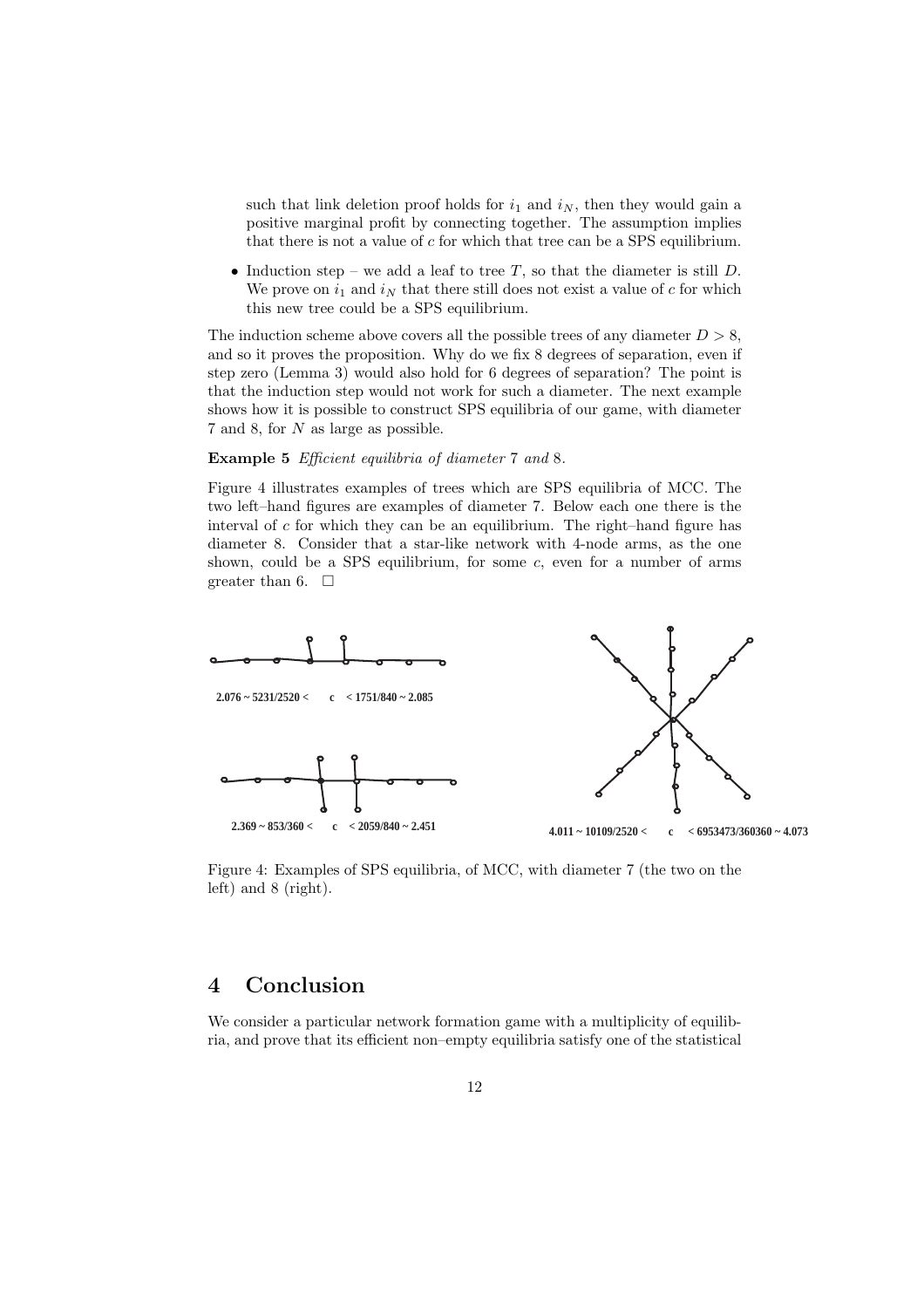properties of real social networks, namely the small world property. Our model satisfies this because the diameter of its efficient equilibria (which are trees), as N grows, is bounded by 8.

We show (in Example 2) that for every number  $N$  of nodes there are some linking costs  $c$  for which an efficient equilibrium exists. We are not able to extend the proof to all the equilibria, because of technical difficulties, even though we conjecture that the result could be extended in this sense. Example 4 gives a hint of why, in this case, we would need the notion of strong pairwise stability instead of simple pairwise stability.

## Appendix

#### Proof of Proposition 1

Equations (1) and (2), which determine MCC, are linear and hence it is the same to compute MCC by summing, over all possible couples  $\{j, k\}$ , the marginal contribution of node  $i$ , defined as

$$
C_i(j,k) = \sum_{S \subset N} \frac{\delta_{j,k}^i(S)}{S\binom{N}{S}} \quad , \tag{7}
$$

where  $\delta^i_{j,k}(S)$  is defined as 1, if j is connected to k in S, but not in  $S\backslash i$ , and is 0 otherwise. It is clear that if i is not a member of any path between j and  $k$ , then  $C_i(i, k) = 0$ .

To show the other three cases we need the next claim in combinatorial algebra. For all natural numbers S and N, with  $A \leq N$ :

$$
\sum_{S=A}^{N} \frac{1}{S\binom{N}{S}} \binom{N-A}{S-A} = \frac{1}{A} . \tag{8}
$$

.

Equation (8) can be proved by induction. Let us start by expanding the left– hand side:

$$
\sum_{S=A}^{N} \frac{1}{S\binom{N}{S}} \binom{N-A}{S-A} = \sum_{S=A}^{N} \frac{(S-1)!(N-S)!}{N!} \frac{(N-A)!}{(N-S)!(S-A)!}
$$

$$
= \sum_{S=A}^{N} \frac{(S-A+1)\dots(S-1)}{(N-A+1)\dots(N)} . \tag{9}
$$

When  $N = A$ , then

**Now the Community of the Community of the Community of the Community** 

$$
\sum_{S=N}^{N} \frac{(S-N+1)\dots(S-1)}{(N-N+1)\dots(N)} = \frac{(1)\dots(N-1)}{(1)\dots(N)} = \frac{1}{N} = \frac{1}{A}
$$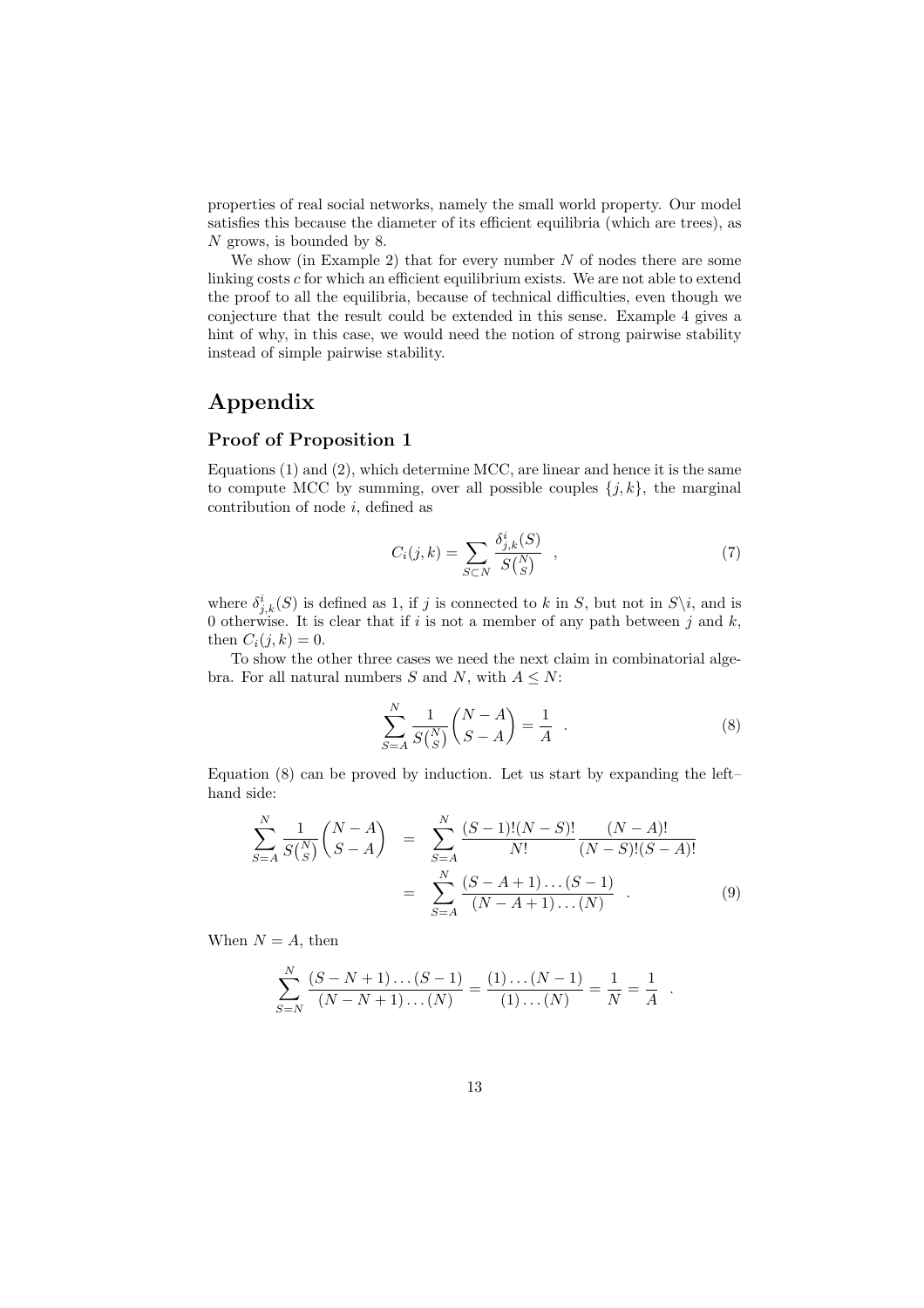Suppose that (8) is true for  $N = n \ge A > 1$ , then when  $N = n + 1 > A > 1$ :

$$
\sum_{S=A}^{n+1} \frac{(S-A+1)\dots(S-1)}{(n-A+2)\dots(n)(n+1)}
$$
\n
$$
= \frac{n-A+1}{n+1} \sum_{S=A}^{n} \frac{(S-A+1)\dots(S-1)}{(n-A+1)(n-A+2)\dots(n)} + \frac{1}{n+1}
$$
\n
$$
= \frac{n-A+1}{n+1} \cdot \frac{1}{A} + \frac{1}{n+1} = \frac{1}{A} ,
$$

which completes the proof of equation  $(8)$ .

If j and k are connected by a single path X of cardinality |X|, and  $i \in X$ , then i is determinant in connecting j and k for all the oversets of X. It means that  $\delta^i_{j,k}(S) = 1$  if  $X \subseteq S$  and is 0 otherwise. ¢

For every natural number S between |X| and N, there are  $\binom{N-X}{S-X}$ subsets of  $N$ , of cardinality S, which are also oversets of X. It follows that, applying equation (8) to (7), we obtain  $C_i(j,k) = \frac{1}{|X|}$ .

If j and k are connected by two paths, X of cardinality  $|X|$ , Y of cardinality |Y|, and  $i \in X$  but  $i \notin Y$ , then i is determinant in connecting j and k for all the oversets of X which are not also oversets of Y. The cardinality of  $X \cup Y$ is  $|X| + |Y| - |X \cap Y|$ , and then, again by equations (8) and (7), we obtain  $C_i(j,k) = \frac{1}{|X|} - \frac{1}{|X|+|Y|-|X\cap Y|}.$ 

If j and k are connected by a two paths, X of cardinality  $|X|$ , Y of cardinality |Y|, and i is a member of both paths (this is the case when  $i = j$  or  $i = k$ , but not only), then i is determinant in connecting i and k for all the oversets of X and all the oversets of Y. In counting all these oversets we must however not count twice all the oversets of  $X \cup Y$ . Reasoning as above, we obtain  $C_i(j,k) = \frac{1}{|X|} + \frac{1}{|Y|} - \frac{1}{|X|+|Y|-|X\cap Y|}.$ 

#### Proof of Proposition 4

We will proceed by induction on all the trees of diameter  $D > 8$ , starting from the queue of diameter D, and then adding links, so that the diameter does not increase. The induction is hence not on  $D$  but on  $N$ , keeping  $D$  fixed, and will hold for any value of  $D > 8$ .

**Step zero:** by Lemma 3 a queue of diameter  $D > 8$  cannot be a SPS equilibrium.

**Induction hypothesis:** consider a tree of diameter  $D$ , and two nodes  $i_1$ and  $i_{D+1}$ , such that  $d(i_1, i_{D+1}) = D$ . This means that there is a single path between  $i_1$  and  $i_{D+1}$ , call  $\{i_2, \ldots i_D\}$  its other elements. Call  $M(i_1)$  the gross profit of  $i_1$ , similarly  $M(i_{D+1})$  that of  $i_{D+1}$ , and  $\Delta_{\rightarrow i_{D+1}}M(i_1)$  is the marginal gross profit that  $i_1$  would obtain by connecting to  $i_{D+1}$  (which is equal, by fairness, to  $\Delta_{\rightarrow i_1} M(i_{D+1})$ .

We assume that

$$
2 \cdot \Delta_{\to i_{D+1}} M(i_1) > M(i_1) + M(i_{D+1}) \quad , \tag{10}
$$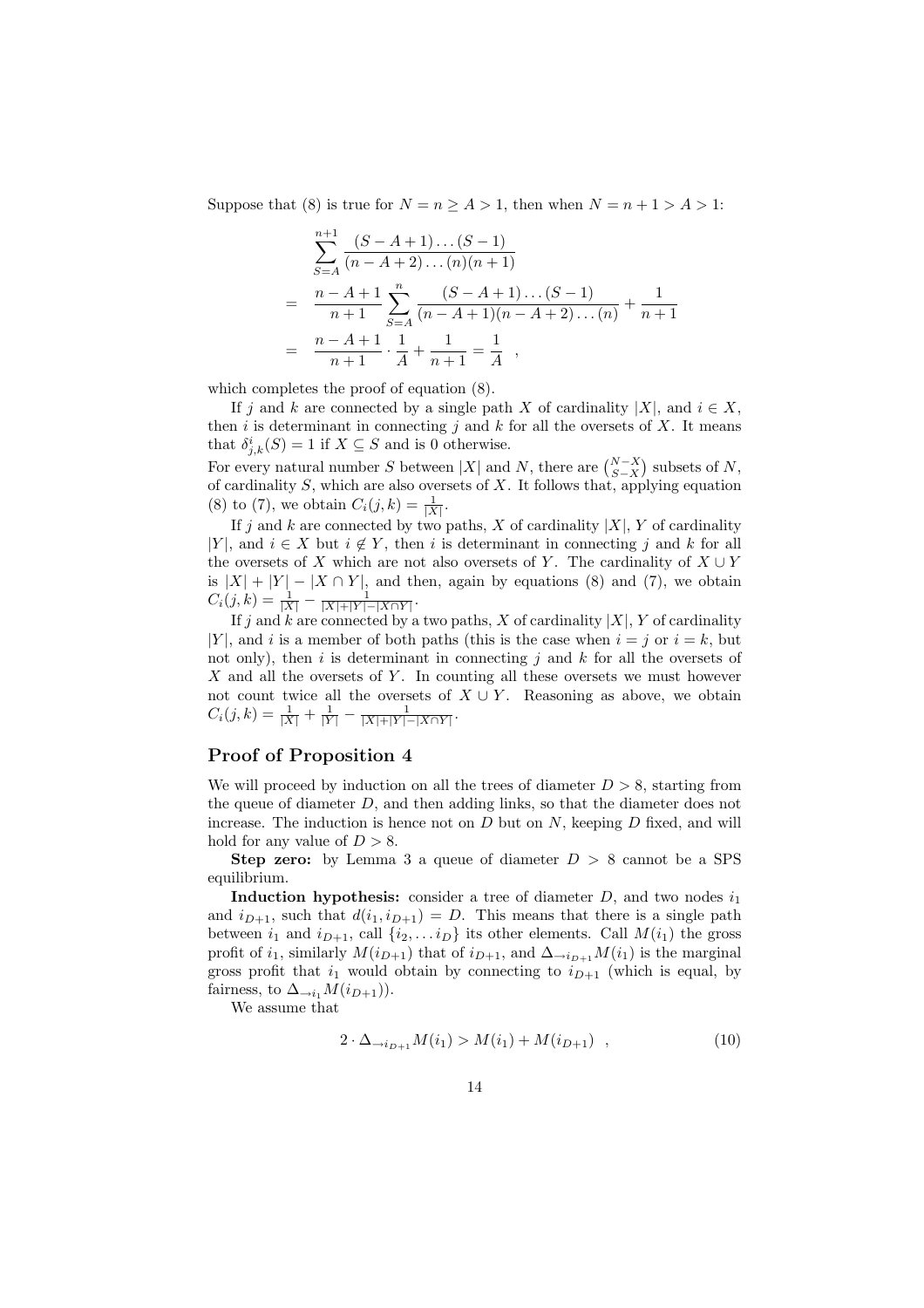which implies that there does not exist any value of c for which  $M(i_1) \geq c$ ,  $M(i_{D+1}) \geq c$  (strong link deletion proof), and  $\Delta_{\rightarrow i_{D+1}} M(i_1) < c$  (strict link addition proof).

Induction step: we imagine that a new leaf  $h$  is attached to the tree, so that the diameter is still D. It means that this leaf cannot be attached either to  $i_1$  or to  $i_{D+1}$ , but will be attached to another node. The paths from  $i_1$  and  $i_{D+1}$ to h will have some elements in common, of which only one among  $\{i_2, \ldots i_D\}$ , call it  $i_{a+1}$ , where  $a \geq 1$ . Figure 5 illustrates the paths between  $i_1$ ,  $i_{D+1}$  and  $i_{a+1}$ , in the new network. There could be many more nodes outside those paths, but we do not consider them in order to maintain generality. There will be a nodes in the path between  $i_1$  and  $i_a$ , with  $1 \le a \le D$ ,  $u \ge 2$  nodes in the path between  $i_{a+1}$  and h, and finally  $b = D - a$  nodes in the path between  $i_{a+2}$  and  $i_{D+1}$ . Summing up, the constraints on a, b, u and D are:  $D \ge 9$ ,  $a + b = D$ ,  $1 \leq b \leq a$ , and  $2 \leq u \leq b+1$ .



Figure 5: A stylized image of the networks we are considering.

By Proposition 1, the marginal profits for  $i_1$  and  $i_{D+1}$  in the new network, because of node  $h$ , will be respectively

$$
\Delta_h M(i_1) = \frac{1}{a+u}
$$
 and  $\Delta_h M(i_{D+1}) = \frac{1}{b+u}$  (11)

We must also compute, using Proposition 1, how the marginal profit from connecting together changes because of this new node  $h$ . Consider node  $i_1$ , it could now be connected to h through  $i_{D+1}$ , and the marginal profit for  $i_1$  from the couple  $\{i_1, h\}$  would be  $\frac{1}{b+u+1} - \frac{1}{a+b+u}$ .

But now, if  $a \geq 2$ ,  $i_1$  could also extract profit from the couple  $\{i_2, h\}$ , since there is path between them through  $i_1$ . The profit for  $i_1$  from this couple would be  $\frac{1}{b+u+2} - \frac{1}{a+b+u}$ .

For any node  $i_{\ell}$ , between  $i_1$  and and  $i_a$ , the profit for  $i_1$  from the couple  $\{i_{\ell}, h\}$ would be  $\frac{1}{b+u+\ell} - \frac{1}{a+b+u}$ .

In the same way, for any node  $i_{\ell}$ , between  $i_{a+2}$  and and  $i_{D+1}$ , the profit for  $i_1$ from the couple  $\{i_\ell, h\}$  would be  $\frac{1}{a+u+\ell} - \frac{1}{a+b+u}$ .

We obtain the result that the marginal profit for  $i_1$  and  $i_{D+1}$  (the same by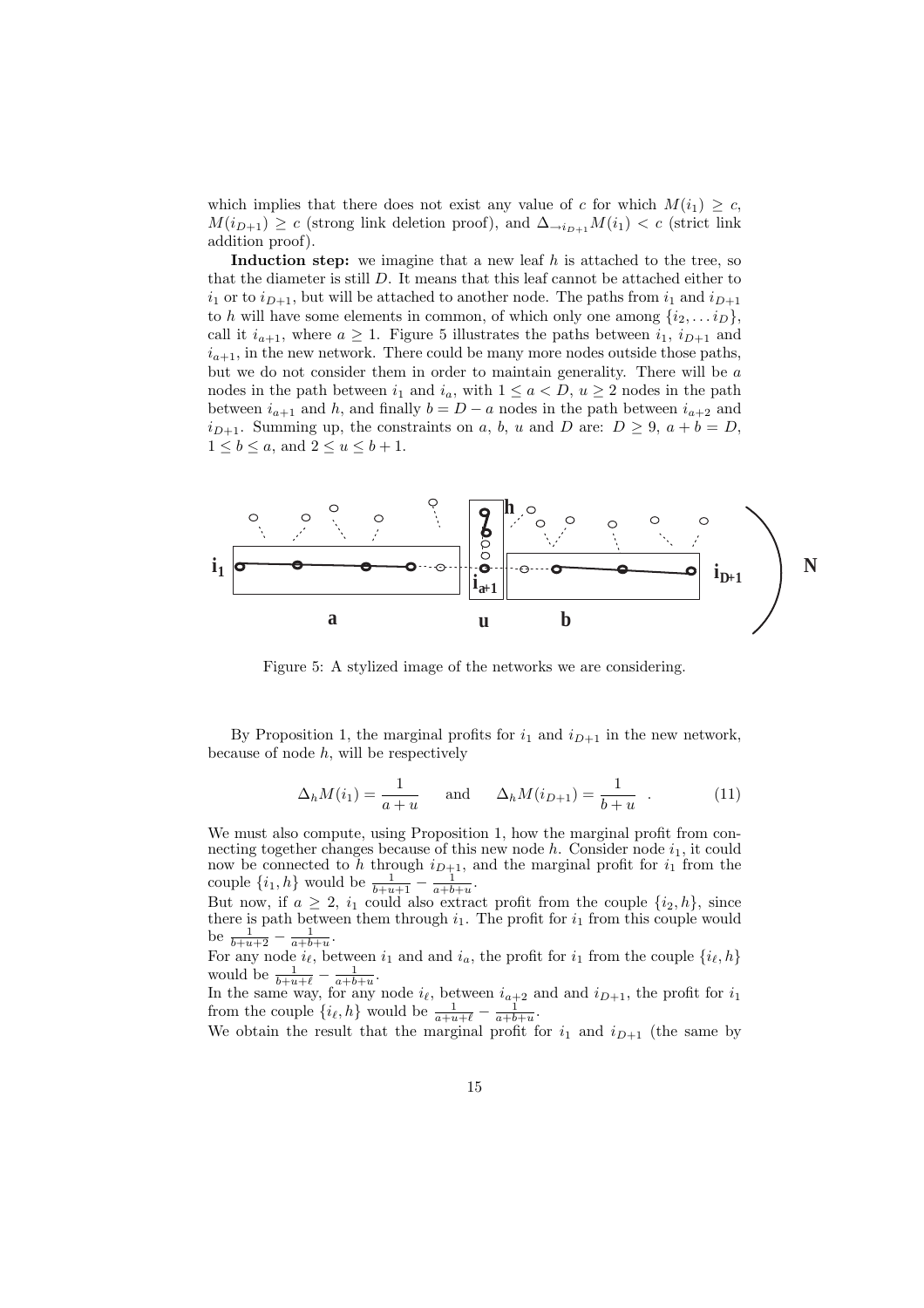fairness) from being connected by  $h$  is<sup>12</sup>

$$
\Delta_{\rightarrow i_{D+1}}\left(\Delta_h M(i_1)\right) \ge \sum_{n=b+u}^{a+b+u-2} \left(\frac{1}{n+1} - \frac{1}{a+b+u}\right) + \sum_{n=a+u}^{a+b+u-2} \left(\frac{1}{n+1} - \frac{1}{a+b+u}\right) , (12)
$$

where we put an inequality sign because there could be other nodes outside the paths we are considering, and  $i_i$  (when connected to  $i_{D+1}$ ) could be in a path between them and h, obtaining if connected a non–negative marginal profit for each of them.

Considering equations in (11) and (12), we define

$$
\begin{array}{rcl}\nS(a, b, u) \\
= & 2 \cdot \left( \sum_{n=b+u}^{a+b+u-2} \left( \frac{1}{n+1} - \frac{1}{a+b+u} \right) + \sum_{n=a+u}^{a+b+u-2} \left( \frac{1}{n+1} - \frac{1}{a+b+u} \right) \right) - \frac{1}{a+u} - \frac{1}{b+u} \\
\ge & \Delta_h \left( 2 \cdot \Delta_{\rightarrow i_{D+1}} M(i_1) - (M_{i_1} + M_{i_{D+1}}) \right)\n\end{array}
$$

By the induction hypothesis (10), the induction step will still be satisfied if  $S(a, b, u)$  is non-positive.

Table 1 shows numerical computations of the formula  $S(a, b, u)$ , for  $a \leq 7$ .

|       | $a=5$                                                    | $a=6$            | $a=7$                 |
|-------|----------------------------------------------------------|------------------|-----------------------|
| $b=2$ | $u: \ldots$                                              |                  | $2:0.257$ , $3:0.188$ |
| $b=3$ |                                                          | 2: 0.0114: 0.049 | 2:0.2104:0.118        |
| $b=4$ | $2: 0.047$ , $3: 0.023$ , $4: 0.006$ , $5: -0.006^{(*)}$ | 2: 0.1185: 0.039 | 2: 0.1925: 0.089      |
| $b=5$ | 2:0.0896:0.011                                           | 2: 0.1386: 0.043 | 2:0.1946:0.079        |
| $b=6$ |                                                          | 2: 0.1707: 0.053 | 2: 0.2097: 0.079      |
| $b=7$ |                                                          |                  | 2: 0.2348: 0.084      |

Table 1: Values of the formula  $S(a, b, u)$ , as defined in Equation (13). All values are rounded below and all those implicit in dots are positive.

From Table 1, the only way to make the new network a SPS equilibrium is from the only negative value (\*)  $(a = 5, b = 4 \text{ and } u = 5)$ . This possibility is excluded by Lemma 5, at the end of this appendix.

To prove  $S(a, b, u)$  is positive for higher values of a than those computed in Table 1 ( $a > 7$ ,  $b \le a$  and  $u \le a + 1$ ) we can consider integrals instead of sums (since the argument of the sums is decreasing):

$$
S(a, b, u) > I(a, b, u)
$$
  
\n
$$
\equiv 2 \cdot \left( \int_{b+u}^{a+b+u-1} \left( \frac{1}{t+1} - \frac{1}{a+b+u} \right) dt + \int_{a+u}^{a+b+u-1} \left( \frac{1}{t+1} - \frac{1}{a+b+u} \right) dt \right) - \frac{1}{a+u} - \frac{1}{b+u}
$$
  
\n
$$
= 2 \cdot \left( \log \left( \frac{(a+b+u)^2}{(a+u+1)(b+u+1)} \right) - \frac{a+b-2}{a+b+u} \right) - \frac{1}{a+u} - \frac{1}{b+u} . \tag{14}
$$

<sup>12</sup>A summatory is defined for integers contained in the interval. If this interval is empty (i.e. start point higher than the end one) the summatory is defined as null.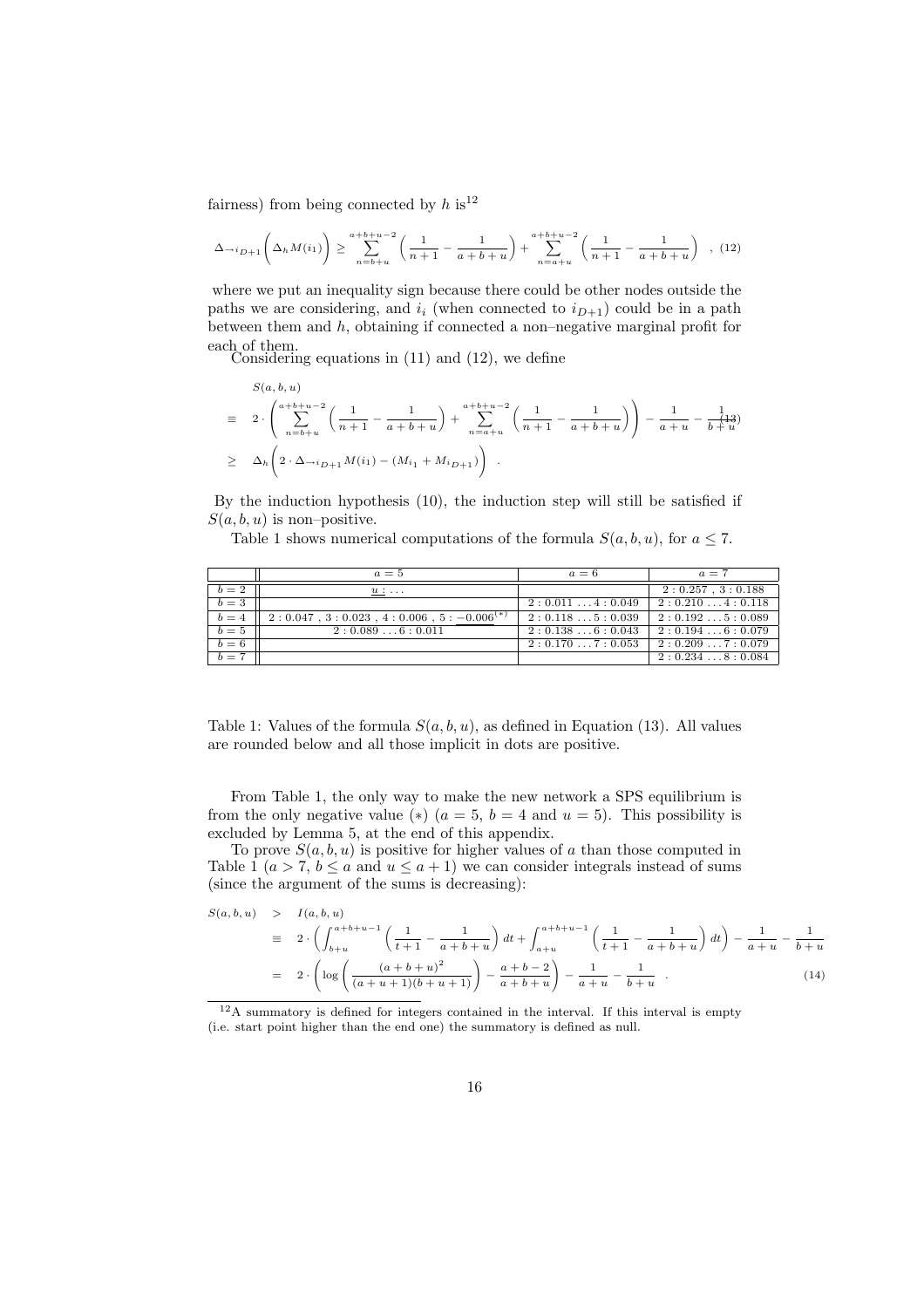If  $I(a, b, u)$  is positive, so will  $S(a, b, u)$  be. To find the minimum of  $I(a, b, u)$ , we can start by defining

$$
\Phi(a) : [8, \infty] \to \mathbb{R} \equiv \min_{b \in [1, a], \ u \in [2, a+1]} I(a, b, u)
$$

$$
\frac{\partial I(a,b,u)}{\partial u} = 2 \cdot \left( \frac{3a+3b+2u-2}{(a+b+u)^2} - \frac{1}{a+u+1} - \frac{1}{b+u+1} \right) + \frac{1}{(a+u)^2} + \frac{1}{(b+u)^2}
$$
  
\n
$$
\leq \frac{6}{(a+b+u)^2} - \frac{2}{a+u+1} - \frac{2}{b+u+1} + \frac{1}{(a+u)^2} + \frac{1}{(b+u)^2} .
$$

This last expression is increasing in b, but for  $b = a \geq 8$  it is however still negative. Hence there is a minimum for  $u = a + 1$ . By substituting we obtain

$$
\frac{\partial I(a,b,a+1)}{\partial b} = \frac{\partial \left(2 \cdot \left(\log \left(\frac{(2a+b+1)^2}{(2a+2)(a+b+2)}\right) - \frac{a+b-2}{2a+b+1}\right) - \frac{1}{2a+1} - \frac{1}{a+b+1}\right)}{\partial b}
$$

$$
= \frac{3a+2b-1}{(2a+b+1)^2} - \frac{1}{a+b+2} + \frac{1}{(a+b+1)^2} .
$$

This expression is also increasing in b, but for  $b = a \geq 8$  it is still negative. The minima are then for  $b = a$  and  $u = a + 1$ . By substituting we get:

$$
\Phi(a) = 4 \cdot \int_{2a+1}^{3a} \left( \frac{1}{t+1} - \frac{1}{3a+1} \right) dt - \frac{2}{2a+1}
$$
  
=  $4 \cdot \left( \log \left( \frac{3a+1}{2a+1} \right) - \frac{a-1}{3a+1} \right) - \frac{2}{2a+1}$ ,

which is positive for any  $a > 0$ .

We thus have the proof, since  $0 < \Phi(a) \leq I(a, b, u) < S(a, b, u)$ , for any  $a \geq 8$ ,  $1 \leq b \leq a$ , and  $2 \leq u \leq b+1$ .

**Lemma 5** Consider a tree with diameter  $9$  (call  $i_1$  and  $i_{10}$  two leaves such that  $d(i_1, i_{10}) = 9$ ) and imagine there exists at least another leaf  $h_1$  such that  $d(i_1, h_1) = 9$  and  $d(i_{10}, h_1) = 8$ , then this tree cannot be a SPS equilibrium.

**Proof:** from Table 1, this is the case with the only negative value of  $S(a, b, u)$  $(a = 5, b = 4 \text{ and } u = 5)$ , illustrated in Figure 6. This means that, adding nodes in the same position as  $h_1$  (call such nodes  $h_m$ s), we can reduce the spread between the lower bound of  $c$  for which  $i_1$  and  $i_{10}$  have no incentive to link together (call it c), and the upper bound of  $c$  for which they would both maintain their single link (call it  $\bar{c}$ ). This could be done up to the point that  $\bar{c} < \underline{c}$  and hence there would exist a c for which  $i_1$  and  $i_{10}$  have no incentive to erase their link nor to link together.<sup>13</sup>

<sup>&</sup>lt;sup>13</sup>Call  $j_2$ ,  $j_3$  and  $j_4$ , the nodes on the path between  $i_1$  and h, which are not in the path between  $i_1$  and  $i_{D+1} = i_{10}$ . A rough computation from Table 1 shows that, just to balance the positive weight of  $j_2$ ,  $j_3$  and  $j_4$ , the number M of  $h_m$ s should be at least 13. This is simply because  $S(5, 4, 2) + S(5, 4, 3) + S(5, 4, 4)$  is slightly smaller than  $13 \cdot S(5, 4, 5)$ . If we consider moreover the original spread between  $c$  and  $\bar{c}$  in the queue of diameter 9, M should be in the order of hundreds.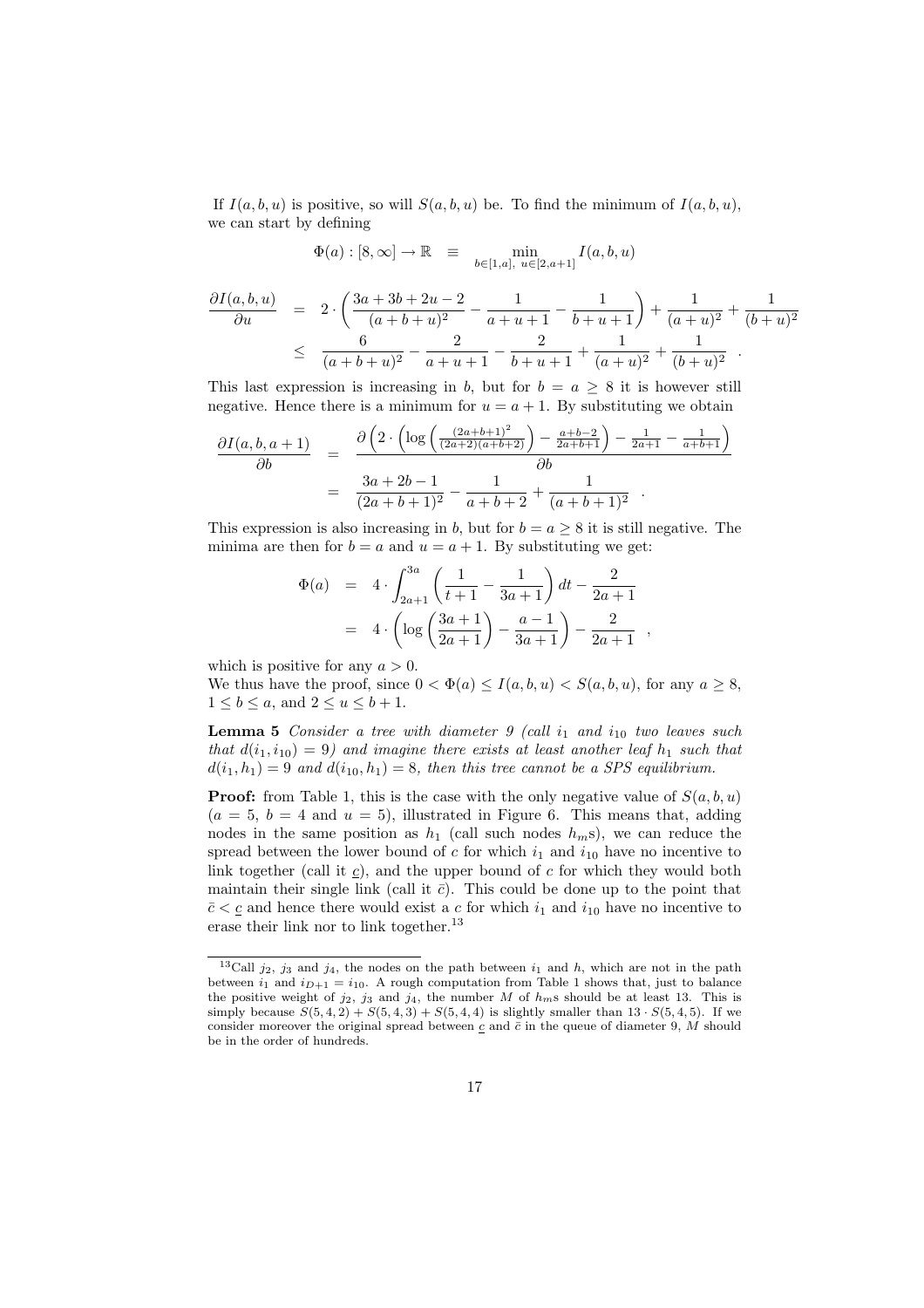

Figure 6: The only possible constructions that permits the existence of a cost  $c$ for which  $i_1$  and  $i_{10}$  (such that  $d(i_1, i_{10}) = 9$ ) would not have incentives either to erase their link or to connect together.

However, let us now consider the couple of nodes  $i_1$  and  $h_1$ , whose distance is also 9, and the interval of c for which these two nodes will have at the same time incentives both to erase their links and to connect together. Call the extrema of this interval  $\underline{c}'$  and  $\overline{c}'$ . From table 1, this interval is increased by any  $h_m$  by the amount of  $S(8,1,2)$ , rounded below by 0.485. This means that any new node  $h_m$  which reduces the interval between  $c$  and  $\bar{c}$  by an amount  $S(5, 4, 5)$ , will also increase the interval between  $\underline{c}'$  and  $\overline{c}'$  by an amount  $S(8, 1, 2) > S(5, 4, 5)$ . Hence it is impossible to reduce the two intervals together to the point that we obtain a tree that could be a SPS equilibrium for a certain c.

## References

- [1] Albert, R., Barabási, A.L., 1999. Emerging of Scaling in Random Networks. Science 286, 509-512.
- [2] Aumann, R.J., Myerson, R.B., 1988. Endogenus formation of links between players and coalitions: an application to the Shapley Value. In: Roth, A., (Ed.), The Shapley Value. Cambridge University Press., 175-191.
- [3] Belleflamme, P., Bloch, F., 2004. Market Sharing Agreements and Collusive networks. International Economic Review 45(2), 387-411.
- [4] Chakrabarti, S., Gilles, R.P., 2007. Network potentials. Review of Economic Design 11, 13–52.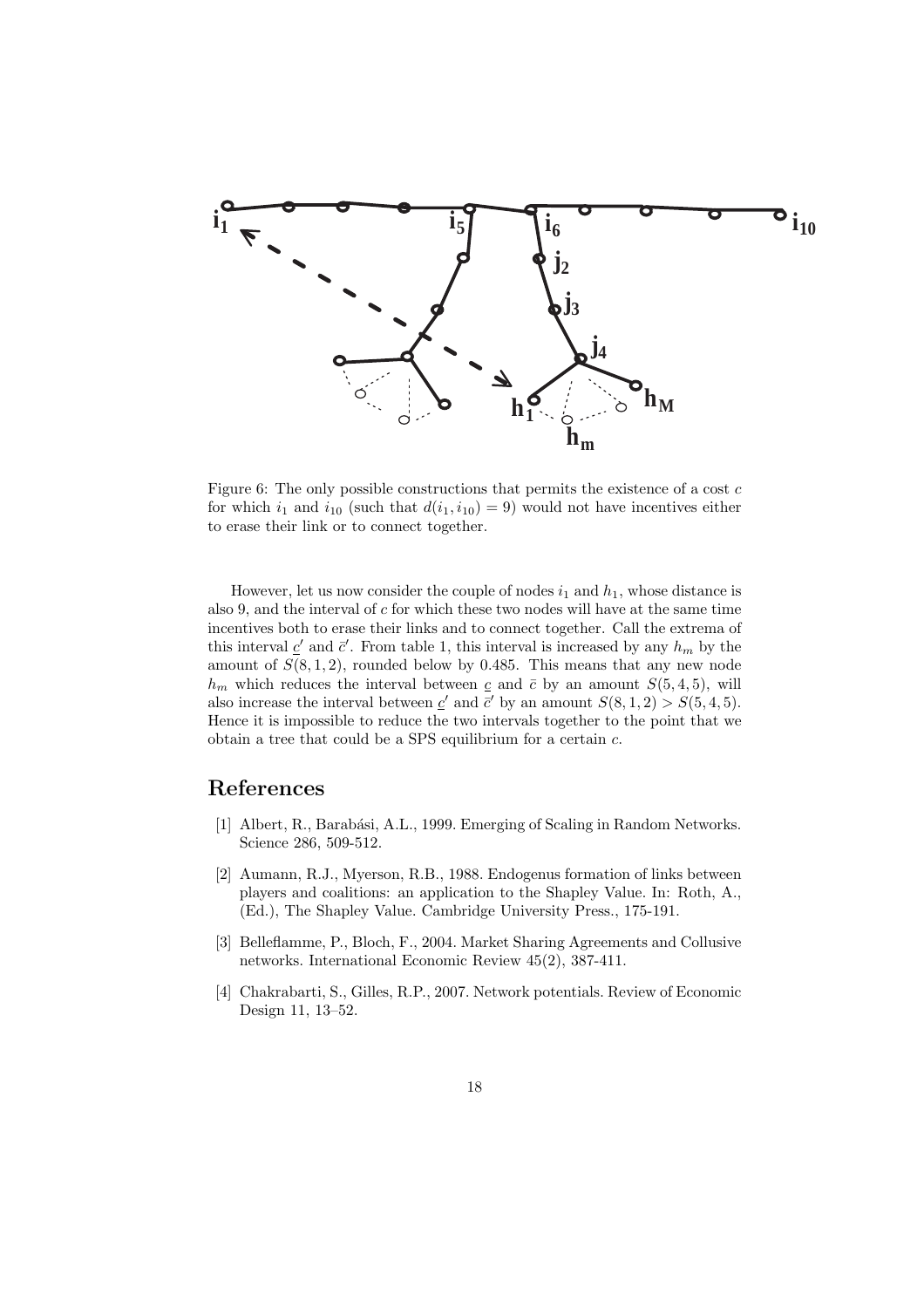- [5] Erdös, P., Rènyi, A., 1960. On the Evolution of Random Graphs. Publication of the Mathematical Institute of the Hungarian Academy of Sciences 5, 17–61.
- [6] Goyal, S., Vega Redondo, F., 2007. Structural holes in social networks. Journal of Economic Theory 137, 460–492.
- [7] Guare, J., 1990. Six Degrees of Separation: A Play, Vintage, New York.
- [8] Gul, F., 1989. Bargaining foundations of Shapley value. Econometrica 57, 81–95.
- [9] Jackson, M.O., 2003. The Stability and Efficiency of Economic and Social Networks. In: Sertel, M., Koray, S., (Eds.), Advances in Economic Design. Springer, pp. 319-362.
- [10] Jackson, M.O., 2005. Allocation rules for network games. Games and Economic Behavior 51, 128–154.
- [11] Jackson, M.O., 2006. The Economics of Social Networks. Ch.1 of Vol.1 in: Blundell, R., Newey, W., Persson, T., (Eds.), Advances in Economics and Econometrics, Theory and Applications: Ninth World Congress of the Econometric Society. Cambridge University Press.
- [12] Jackson, M.O., Rogers, B.W., 2007. Meeting Strangers and Friends of Friends: How Random are Social Networks? American Economic Review 97 (3), 890–915.
- [13] Jackson, M.O., Wolinski, A., 1996. A Strategic Model of Social and Economic Networks. Journal of Economic Theory 71, 44–74.
- [14] Milgram, S., 1967. The small world problem. Psychology Today 2, 60–67.
- [15] Myerson, R.B., 1977. Graphs and cooperation in games. Mathematics of Operations Research 2, 225-229.
- [16] Navarro, N., Perea, A., 2005. Bargaining in networks and the Myerson value. Mimeo, June 2005 version, http://www.personeel.unimaas.nl/a.perea/Papers/Myerson-June05.pdf
- [17] Newman, M.E.J., 2003. The structure and function of complex networks. SIAM Review 45, 167-256.
- [18] Owen, G., 1986. Values of graph–restricted games. SIAM Journal of Algebraic and Discrete Methods 7, 210–220.
- [19] Perez–Castrillo, D., Wettstein, D., 2001. Bidding for the surplus: A non– cooperative approach to the Shapley value. Journal of Economic Theory 100(2), 274–294.